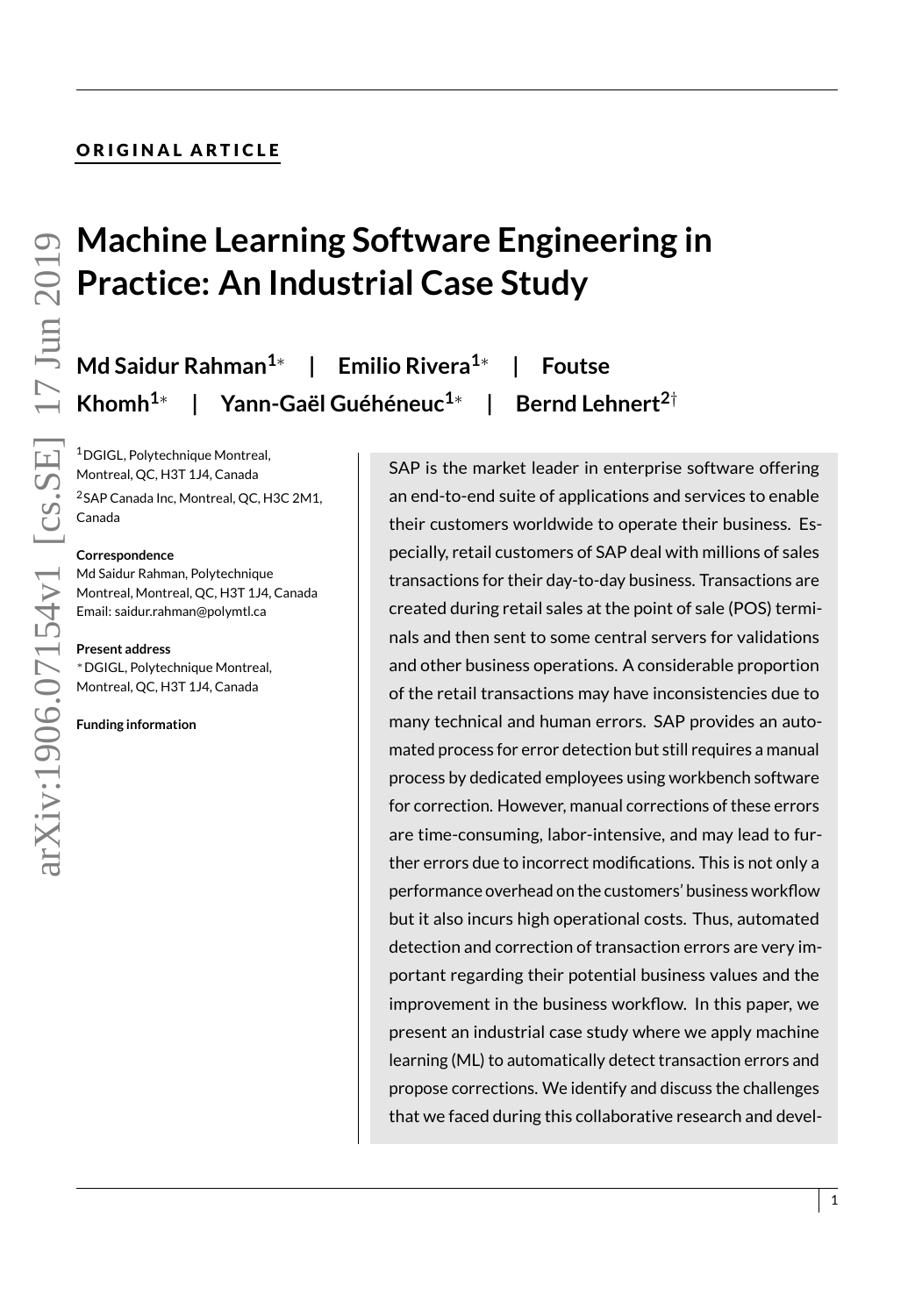opment project, from three distinct perspectives: Software Engineering, Machine Learning, and industry-academia collaboration. We report on our experience and insights from the project with guidelines for the identified challenges. We believe that our findings and recommendations can help researchers and practitioners embarking into similar endeavors.

#### **K E Y W O R D S**

Software Engineering for Machine Learning, Error Detection and Correction, Industry-Academia Collaboration

# **1** | **INTRODUCT ION**

Artificial Intelligence (AI) and Machine Learning (ML) have shown promising prospects for intelligent automation of diverse aspects of business and everyday life [\[24\]](#page-19-0). The rapid development of machine learning algorithms and tools, and easier access to available frameworks and infrastructures have greatly fueled this era of the development of ML-based software solutions for real-world problems. Software companies, big or small, are striving to adopt ML in software applications, in order to improve their products and services. However, the promising potentials of machine learning accompany multifaceted challenges to the traditional software development processes and practices [\[25,](#page-19-1) [24\]](#page-19-0).

The development of ML-based software applications may add challenges to all phases of the development life cycle [\[44\]](#page-20-0). The requirements for the ML models are expected to be dynamic in nature; to adapt to the rapidly evolving user requirements and business cases. ML-based applications are data-driven. Thus, efficient pipelines and infrastructures are required for data-streaming; i.e., data acquisition, data storage, preprocessing and feature extraction, and ingestion by the ML models. Also, model building and deployment have different constraints regarding the type of problem, data, and the target environments. Software engineering for machine learning applications has distinct characteristics that render most traditional software engineering methodologies and practices inadequate [\[25\]](#page-19-1). The design of ML applications needs to be flexible to accommodate the rapidly evolving ML components. In addition, the testing of ML applications differs significantly from traditional software testing. So, new guidelines are needed to help ML developers cope with these challenges. Additional challenges are likely to surface when the ML applications are developed in collaboration of multiple teams with diverse backgrounds and expertise [\[23,](#page-19-2) [20\]](#page-19-3). In addition, there is an utmost need for guidelines for best practices in collaborative research and development between industry and academia in the context of software engineering for ML applications.

In this paper, we present an industrial case study to share our experience and insights from a research project on machine learning conducted in collaboration between Polytechnique Montreal and SAP Inc. We first present our approach to developing ML-based components for automatic detection and correction of transaction errors. Here, we apply machine learning on retail transaction data to detect and correct transaction errors. We follow an agile methodology to develop ML-based solution. We then identify the challenges in each step of our software development process. We analyze and map these challenges along three distinct perspectives: (1) software engineering, (2) machine learning, and (3) industry-academia collaboration. From these perspectives, we explore the relationships and dependencies among the challenges. This helps us to have better insights into the challenges in software engineering for machine learning, especially in a collaborative research and development context.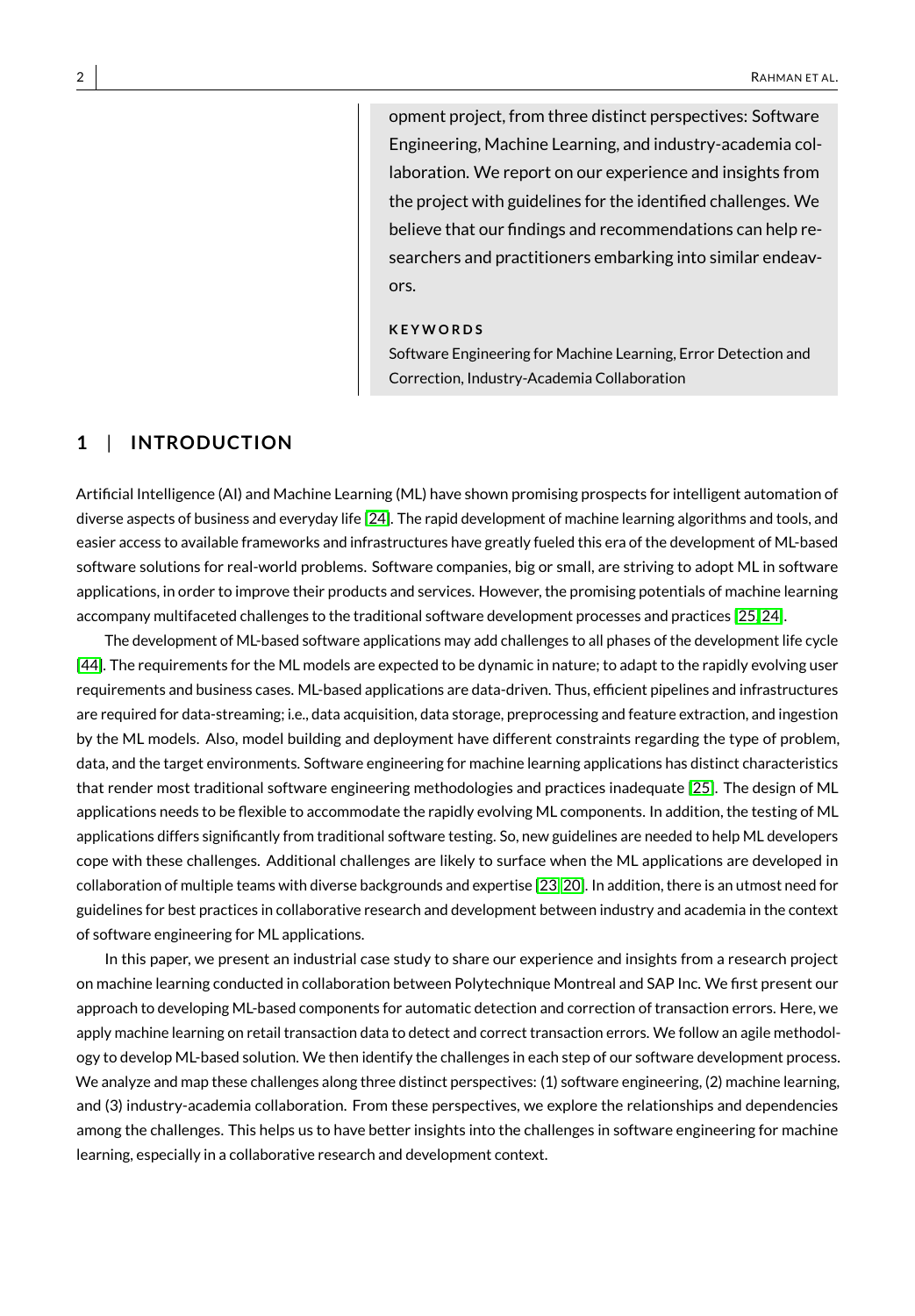Our key contributions are summarized bellow:

- We have identified important challenges in software engineering for machine learning in the context of industryacademia collaboration. Our insights will help developers building ML applications.
- Based on our experience from the industrial case study, we propose guidelines for researchers and practitioners for best practices in the development of ML applications.

The rest of the paper is organized as follows: Section [2](#page-2-0) outlines the relevant background and concepts. Section [3](#page-3-0) presents our approach to apply machine learning for the detection and correction of transaction errors. We share important lessons that we learned from this case study in Section [4.](#page-8-0) We describe our insights from the perspective of industry-academia collaborative research and development for machine learning applications. Section [5](#page-17-0) discusses the related works. Finally, Section [6](#page-18-0) concludes the paper.

# <span id="page-2-0"></span>**2** | **BACKGROUND**

To present the basic concepts of transaction errors and their corrections, we briefly discuss the structure and organization of the transaction data, the error characteristics and the correction procedure in the following subsections.

# **2.1** | **Retail Transaction**

A retail transaction generally created in POS terminals represents information about a business activity such as the sale or return of item(s) and the payments. In this study, by *transaction*, we refer to a set of records (table rows) in the transaction database that is related to a single order from a retail customer. Component rows of a particular transaction can be identified by the keys in database tables. Transactions contain the details of the product items, quantity, price, discounts, taxes and various other informations required for the business functions. Transactions also contain meta-data as the transaction header.

# **2.2** | **Transaction Data Structure**

A transaction (as shown in Fig. [1\)](#page-3-1) consists of different components organized in a hierarchy. The header contains metadata about the transaction itself. The Components represent either item-level information (*e.g.,* price, product code, quantity, item-specific discounts) or the transaction-level information(*e.g.,* transaction type, taxes, discounts, payments). In hierarchical (tree-like) organization, the transaction header is the root and other components are children. Each component can have zero or more sub-component(s). For example, an item can have none or several discounts applied on it. Attribute values are at the leaf nodes in the hierarchy. For each record (row) in the transaction table, the field (*record qualifier*) indicates the type of the record (*e.g.,* header, discount, tax etc.). The *parent* field defines the parent row of the current row. The relationships among the transaction components are governed by well-defined business rules.

#### **2.3** | **Transaction Data Organization**

The transaction data are primarily contained in two (2) flattened tables: a Transaction Log (TLOG) table representing the details of the transactions and a Process Log (PLOG) table logging the details of the changes to the transactions (in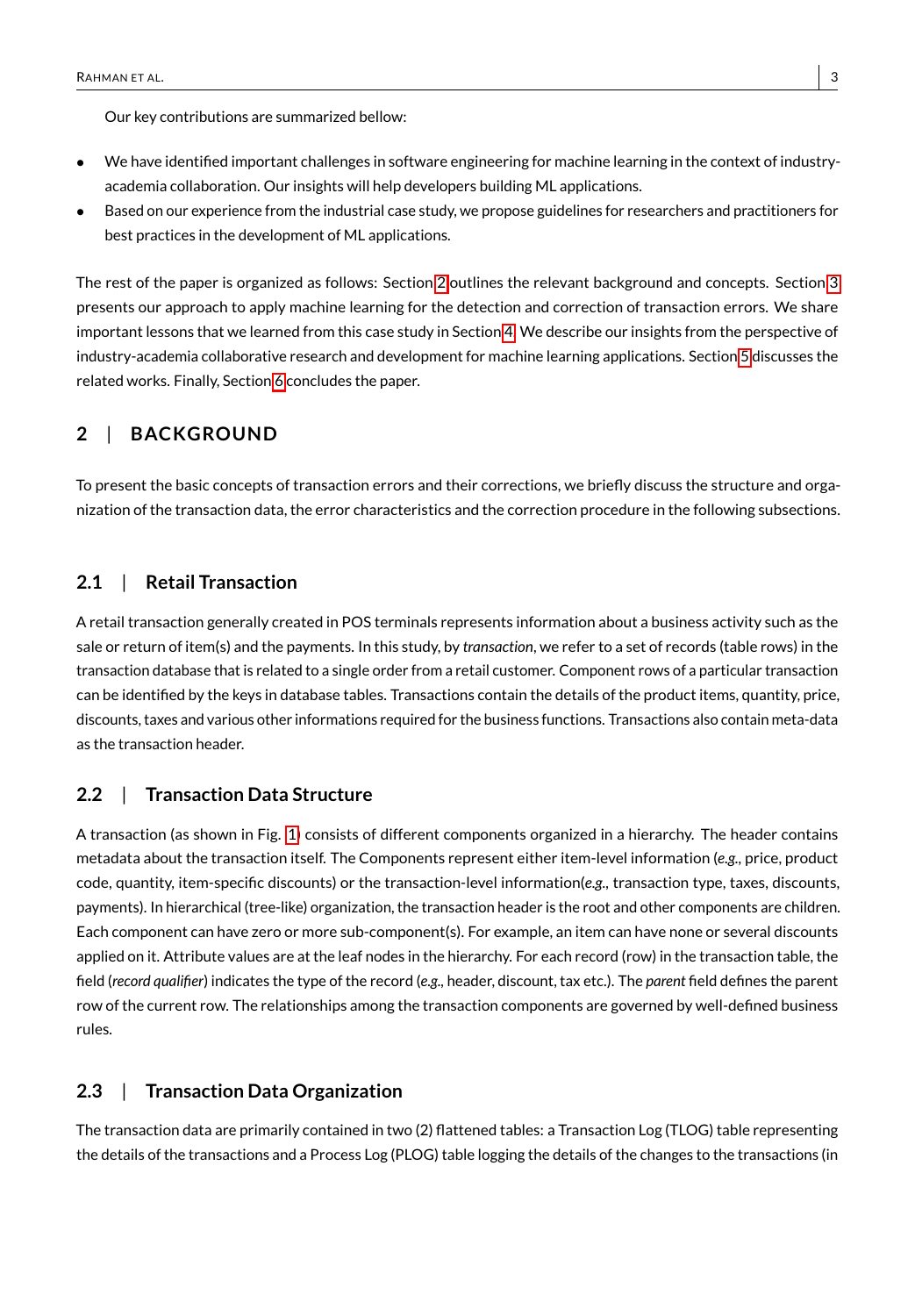<span id="page-3-1"></span>

**FIGURE 1** Transaction data structure

TLOG). A tuple of four (4) fields including the transaction index, transaction date, store number, and the time stamp uniquely identify each transaction in TLOG. The same fields as in the TLOG table can be used as the key in the PLOG table for the identification of individual transactions. These key fields are used for mapping of transactions between TLOG and PLOG tables.

# **2.4** | **Transaction Errors and Corrections**

Transactions created at POS terminals are sent to the SAP's validation system. The validation involves a series of tests that can either succeed or fail. If succeeds, a transaction moves to the next task until the validation is complete. In case of failure, the cause of the failure (error) is logged in the PLOG table. These transactions are the candidates for manual corrections. PLOG table keeps track of changes in transaction fields by logging the changes with three (3) fields: field name, old value, and new value. Here, the error status can be used to detect the error while the changes to fields can identify the types of errors. Manual correction of transactions is done by operators using SAP workbench. The operators may need to update (add, remove or modify) the attributes in transaction data to correct errors. We leverage this correction logs and the transaction data to train machine learning models for error detection and correction.

# <span id="page-3-0"></span>**3** | **THE CASE STUDY**

This section presents our case study. Here, we describe our approach to develop the ML component for automatic detection and correction of errors in retail transactions.

# **3.1** | **The Problem**

Transactions are the primary business data in retail industries and the transactions need to be correct and consistent. However, as mentioned earlier, due to many technical and human errors, transactions can have inconsistencies. These errors need to be corrected for related business functionalities (*e.g.,* audits) and data integrity. Currently, due to the lack of an automated or semi-automated tool, these errors are corrected manually by dedicated employees of customer companies of SAP. Manual correction incurs high costs and it is a serious bottleneck to the business operations. Thus, the problem we address in this case study is the development of ML-based components for automatic detection and correction of transaction errors. We divide the problem into two precise sub-problems: (1) *detection or classification of*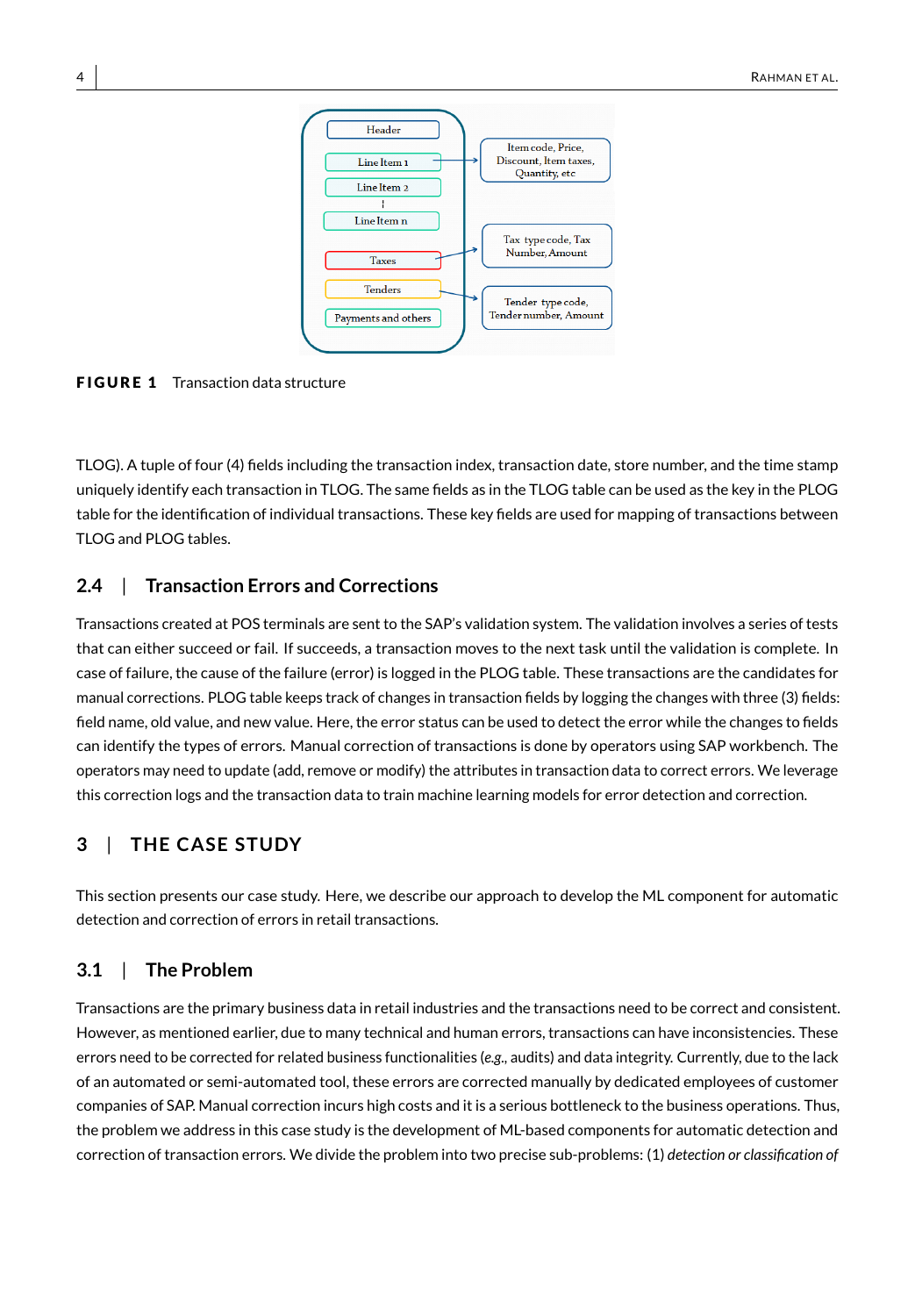<span id="page-4-0"></span>

FIGURE 2 Error detection and correction system architecture

*the transaction errors* and (2) *recommending appropriate actions (operations and values) to correct the transactions*. Here, our objective is to build machine learning models to detect (classify) and to correct (predict actions and the correct values) errors in new transactions and to integrate the new components into the existing SAP solutions.

# **3.2** | **Overall Solution Architecture**

As shown in Fig. [2,](#page-4-0) we process transactions data from the database and extract features. Then, we apply machine learning on the features to build ML-models for the components for detection and correction of errors. We take a two-step approach. Our first model (Model 1) is a multi-label classifier that detects the types of errors in the erroneous input transaction. Each label in the classification corresponds to a specific error type (and location) of the error. Once we have the errors detected, we apply our second model (Model 2) to predict values for the correction of the error. Model 2 is a multi-class classifier that predicts the correction value from the set of possible values for a transaction field.

# **3.3** | **Data Acquisition**

As mentioned earlier, transaction data is stored in a large flat table (TLOG). Another table (PLOG) captures all changes to transactions that are done either manually or automatically. Although there are millions of transactions, we are particularly interested in the erroneous transactions that were successfully corrected. Based on the error (task) status of the transactions from PLOG, we select corresponding erroneous transactions from the TLOG table. Again, the TLOG table contains the updated state of the transactions. Thus, once corrected, only the corrected version of an erroneous transaction is available in the TLOG. However, for ML algorithms, we need the erroneous state of the transactions from the TLOG. We apply reverse engineering on transactions in TLOG based on the change-logs in the PLOG to extract the erroneous version of the transactions. The transactions from the TLOG and the change logs in PLOG are the primary sources of data for our analysis.

# **3.4** | **Preprocessing Transaction Data**

Transaction data is passed through some transformations at SAP customers' end to remove sensitive business and personal information. Not all of the transactions with correction logs qualify for our analysis. We filtered out transactions that are missing necessary attributes or contain inconsistent field values, or that are outliers (with an excessive number of product items).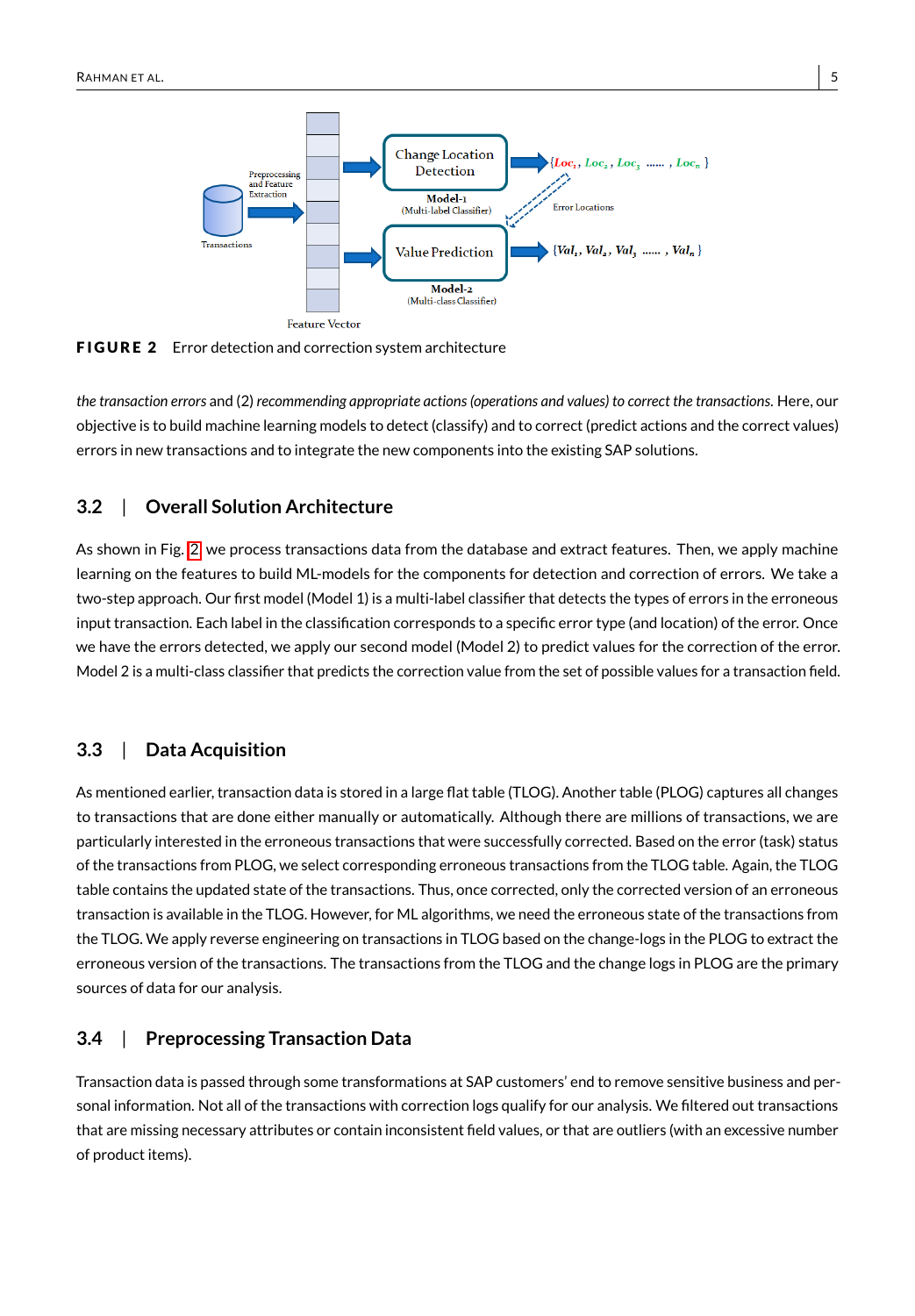# **3.5** | **Feature Extraction**

To extract features, we programmatically navigate the structures of the selected transactions to access transaction fields to extract base features. We also compute derived features from the extracted base features. Each feature vector is composed of features representing both transaction-level and item-level information. As transactions are variable in size regarding the number of items, we consider transactions only with maximum 20 retail items to avoid making the feature too sparse. This threshold is based on our manual analysis of the distribution of the number of retail items per transaction. We define a fixed-length feature vector that contains information for a maximum of 20 retail items. We process all the qualifying transactions and store the features in Hierarchical Data Format (HDF) file for efficient processing. Our selection of features are based on the knowledge from domain experts and our understanding of the relationships among the transaction components. We iteratively refined our choice of the transaction fields as features for ML algorithms.

# **3.6** | **Error Detection Approach**

By error detection, we refer to the identification of the types and locations of errors. A transaction can have multiple errors. Thus, we model our error detection problem as a multi-label classification problem. Here, we label the feature vector for each transaction with a binary vector of length equal to the number of possible error classes. The label vector contains 1s in places where there is an error in the corresponding transaction component and 0s otherwise. We identify errors by examining the manual changes in the process log (PLOG) table. For example, if we detect a change in a tender type code, we infer that there was an erroneous tender type code. Thus, we set the bit in the label vector corresponding to the tender type code to 1. Once we have a labeled dataset, we build machine learning models to perform multi-label classification for error detection. We divide our dataset into three subsets for training, testing, and validation.

# **3.6.1** | **The Dataset**

For error detection, we need transaction data with correction examples. So, we select transactions that were erroneous and correction histories in PLOG. We exclude erroneous transactions without corrections. Then, we extract features from the erroneous version of the corrected transactions. We also add samples from transactions without any errors in our dataset. These transactions qualify all the selection criteria (*e.g.,* no of items) except they are not erroneous. We split the features into balanced data sets for training, testing, and validation.

# **3.6.2** | **Multi-label Classifier**

We apply Random Forest algorithm for multi-label classification. Random Forest algorithm can be applied for both classification and regression problems and can handle the over-fitting problem of Decision Tree algorithm. Random Forest algorithm is an ensemble learning method that constructs a multitude of decision trees. The classification and prediction decisions are based on the combination of output of the constructed decision trees. In addition, we also apply Decision Tree, and AdaBoost Classifier to detect errors in transactions. However, RandomForest outperformed both of these algorithms. We also apply neural networks (NN), specifically Multilayer Perceptron (MLP), for error classification. However, because of our limited number (less than 100 to a few hundred in most cases) of error correction samples, MLP could not be trained properly for most of the error types. Finally, we opted for Random Forest which achieved the best performance.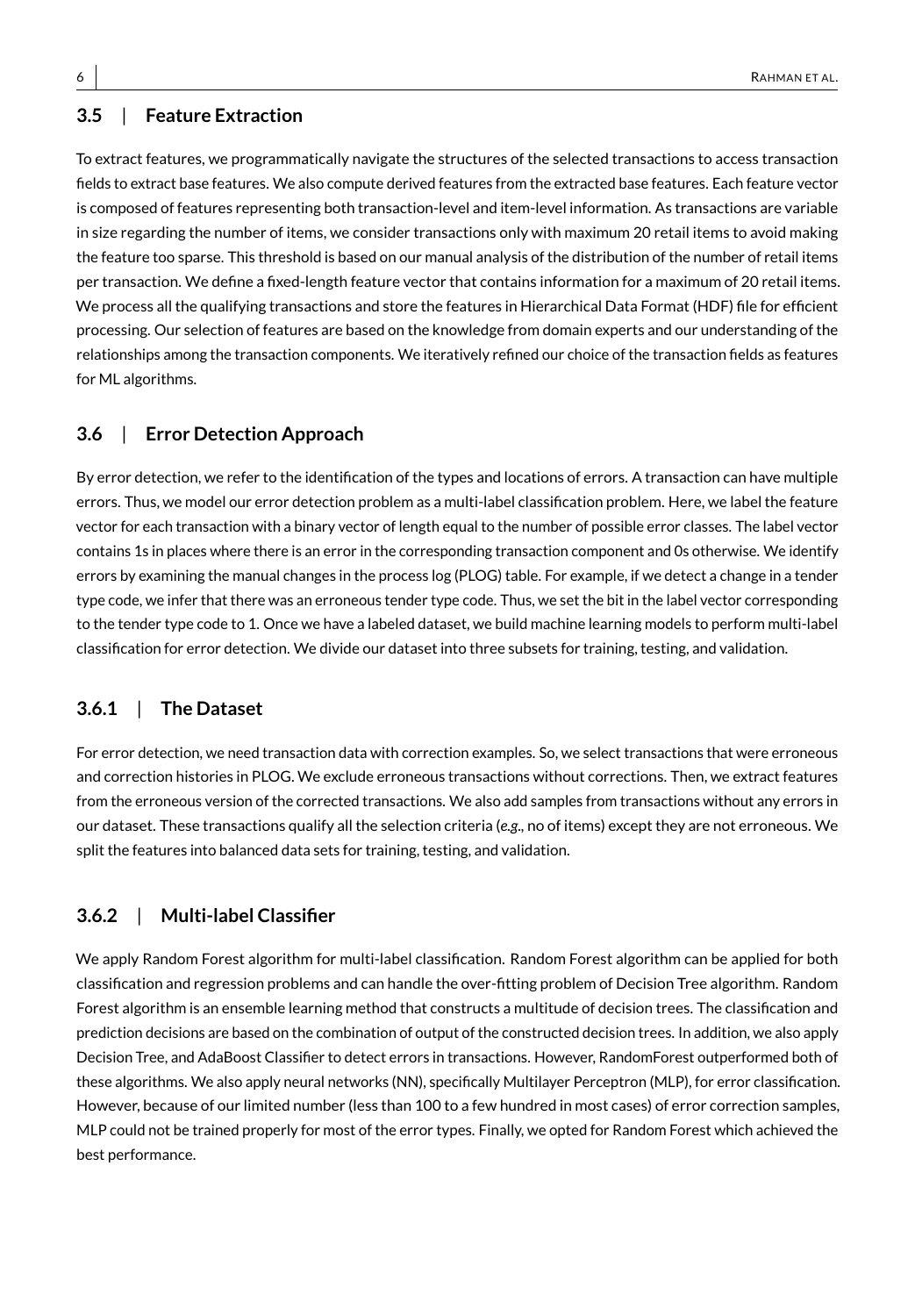# **3.7** | **Error Correction Approach**

By error correction, we refer to predicting the correct values for the erroneous transaction components. We model the value prediction problem as a multi-class classification problem. The predicted class refers to a value from the possible set of values. Each model is trained for a distinct type of error. The features are extracted from the erroneous transactions in TLOG and the corresponding logs in the PLOG. The label is determined by examining the new value and old value of the field related to the transaction error. The new value of a changed field of an erroneous transaction is set as the target label for the algorithm to predict. For the categorical field values (e.g., Tender Type Code), we need to predict the correct value from the set of alternative values for a given field. In such case, the target label is a one-hot encoded vector of possible values for the associated field.

# **3.7.1** | **The Dataset**

We build our error correction model based on the transactions with corrections available in the transaction database. We split the features into balanced data sets for training, testing, and validation.

# **3.7.2** | **Multi-class Classifier**

We formulate the error correction problem as a multi-class classification problem. Here, the classifier picks one of the values from all possible alternative values as the correct value. The label vector for each data sample represents a binary vector with '1' in the index of the correct value and 0's in all other places. We apply the Logistic Regression (one versus all) algorithm for the value-prediction problem. We also applied neural networks (MLP) to predict values for error correction. As we have mentioned earlier, we have limited correction data samples for most of the error types. Consequently, NN models performed low compared to simple Logistic Regression. Limited data size and class-imbalance issues are likely to blame for the poor performance of NNs.

# **3.8** | **Metrics**

To measure the performance of the models, we measure the precision, recall, accuracy score and Jaccard similarity score of the models [\[42,](#page-20-1) [43\]](#page-20-2). Here, *precision* refers to the ratio of the number of correctly predicted or classified cases to the total number of cases. We measure *recall* as to the ratio of the total number of correctly predicted or classified cases to the total number of true cases. *Accuracy*, on the other hand, refers to the ratio of correct prediction to the total number of prediction. We also measure *Jaccard Similarity* Score or Jaccard coefficient which is the ratio of the cardinalities of the intersection and the union of two sets of labels (predicted and the true set). For binary classification, this metric is equivalent to the accuracy score while they differ for multi-label classification.

# **3.9** | **Model Performance**

This section presents the performance of the models for the detection and correction of errors in retail transactions. We present the performance of the models that detect "Tender Type code" errors.

# **3.9.1** | **Error Detection**

Fig. [3](#page-7-0) presents the error detection performances of four different model configurations regarding error types. Here, Model1s, Model2s, and Model3s are to predict errors only in the first, second and third tender type code respectively.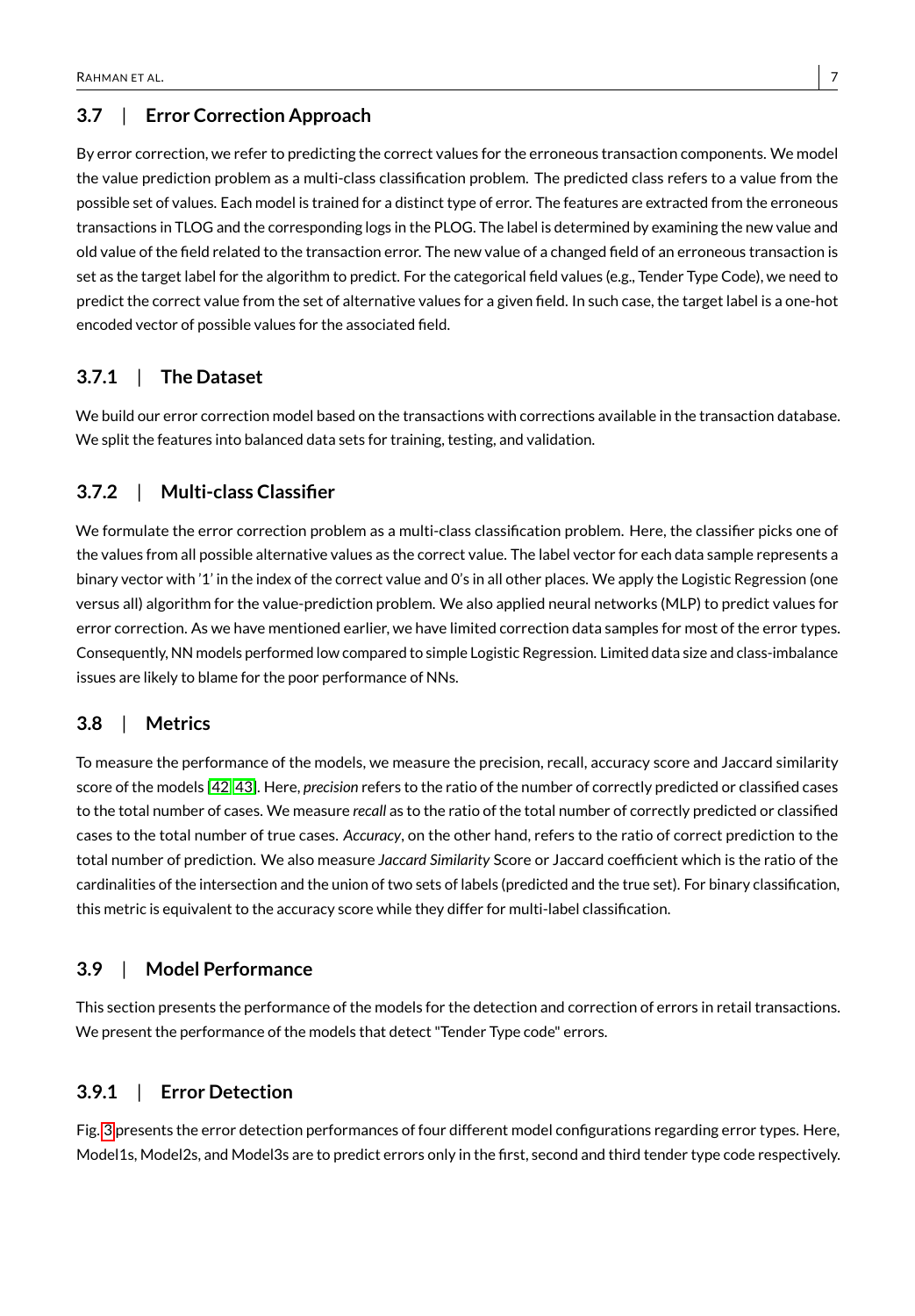<span id="page-7-0"></span>Model3a is trained to predict all of the first three tender type code errors. We present the error detection performance based on the Random Forest algorithm.



FIGURE 3 Error detection performance

Here, the first group of bars in Fig. [3](#page-7-0) (Model1s) represents the error detection performance when only errors in the first tender type code were considered. Here, we observe that the detection accuracies of the model are above 90%. However, for the second (Model 2s) and third (Model 3s) models, the detection performance drops. This declination in performance might be related to the comparatively lower number of training samples for each category. Again, when we include all the first three tender type codes in the detection model (Model 3a), we see a slight increase in the detection performance (above 80%). We observe that the size of the training dataset influences the training of the models and their prediction accuracies.

#### **3.9.2** | **Value Prediction**

<span id="page-7-1"></span>Fig. [4](#page-7-1) presents the accuracy of top-k recommendation of correction values. This result shows the accuracy of predictions (i.e., recommendations) when a correct value exists in the top-k of the ranked list of recommended values. Fig. [4,](#page-7-1) shows performance results obtained by applying the Logistic Regression Cross-validation (one-vs-rest) algorithm for multiclass classification. Here, we see that the value prediction accuracy of the model is 76% if we consider single predicted value with the highest probability (*i.e.,* k=1). However, we also evaluate the prediction accuracy for top-k (k = [1, 5]) of the model. We see that the accuracy of top-5 prediction containing the expected value is 93%.



FIGURE 4 Top-k recommendation performance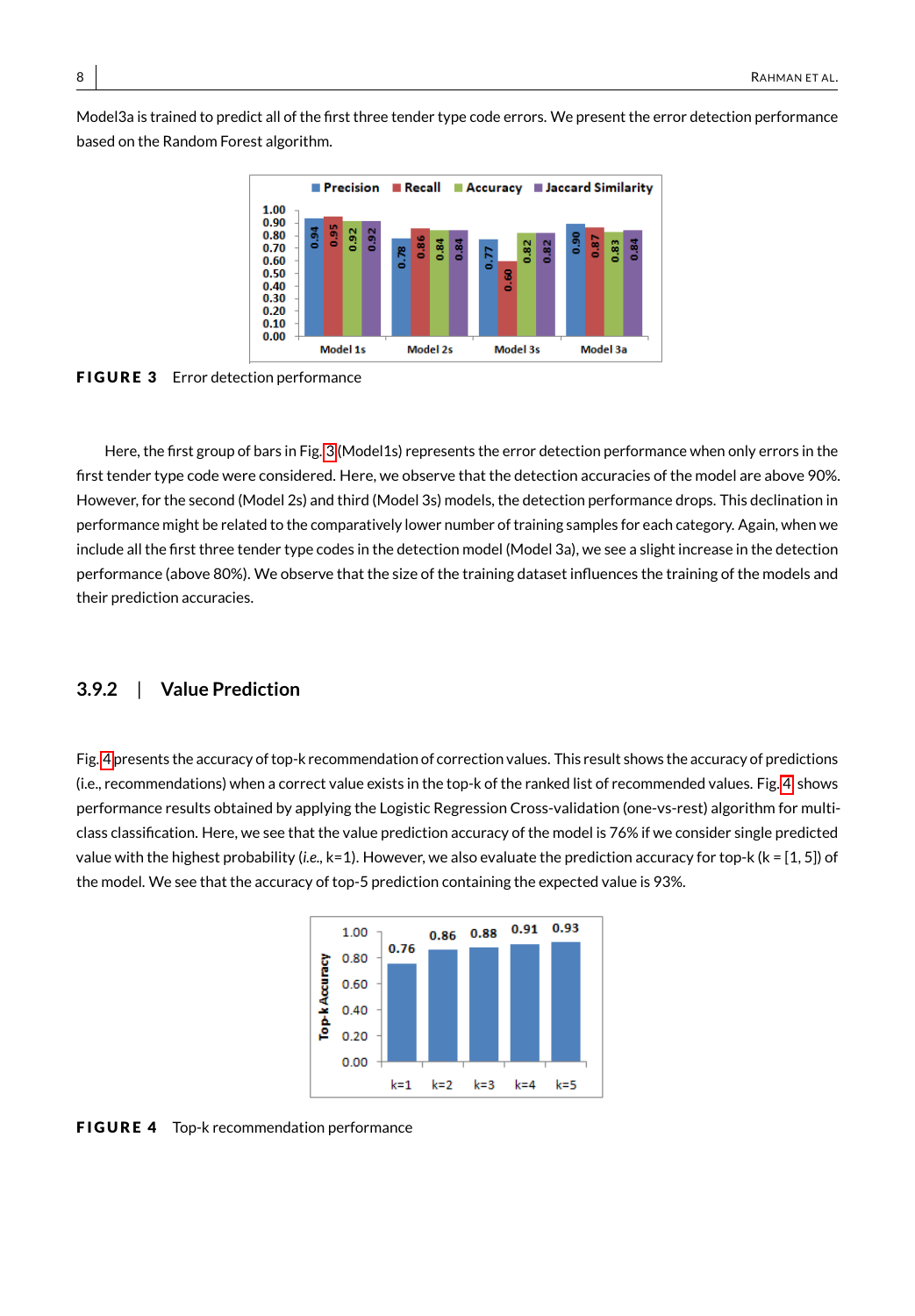# **3.10** | **Agile Approach for Research and Development**

We adopted the agile methodology (SCRUM [\[21\]](#page-19-4)) considering the incremental and iterative nature of the problem. SCRUM is a widely used agile methodology in the industry as it facilitates close collaboration and interactions between team members. SCRUM accelerates software development with faster delivery cycles while offering flexibility [\[20\]](#page-19-3). In our industry-academia collaborative team, academic members have expertise in both software engineering and machine learning. Members from industry partner (SAP) have expertise on design, implementation, and maintenance of SAP software solutions, fundamental understanding of machine learning, and the detail domain knowledge of the SAP technology and business models. Here, the 'product owner' was from the industry partner and the 'SCRUM master' was from the academic partner. The length of each 'sprint' was 30 days with 'daily stand' to update on changes towards the sprint goals. There were weekly meetings to review and to sync progress while there were biweekly meetings for all members from academia and industry to review the progress on the sprint milestones and deliverables. Each sprint ended with a 'sprint demo' and review of any 'retrospective' to address backlogs. The whole project spanned over six sprints.

# <span id="page-8-0"></span>**4** | **LESSONS LEARNED**

Machine learning applications have some distinct characteristics compared to traditional software applications. Thus, software developers and practitioners should be aware of a number of challenges or risk factors regarding Machine Learning applications [\[3\]](#page-18-1). To shed light on the common challenges in ML application development, we describe our experience from the case study along three different perspectives: software engineering (S), machine learning (M) and the industry-academia collaboration (C) for research. As in Fig. [5,](#page-9-0) we represent different aspects regarding each of the three dimensions of challenges. We explore their relationships to have insights into the software engineering principles and practices for machine learning applications. We focus on each dimension and identify different important challenges that need to be considered in an ML application development process. It is to be noted that each of the dimensions in Fig. [5](#page-9-0) linearly lists the challenges associated with different development phases or contexts which are iterative in nature.

#### <span id="page-8-1"></span>**4.1** | **Software Engineering Perspectives**

Machine learning applications, like other software systems, need a well-defined software engineering process for its development and maintenance. However, given the distinct characteristics of the ML applications, the phases of the software engineering process may need adjustments to accommodate the ML specific requirements. We discuss different phases of software development life cycle (SDLC) for ML applications in as follows:

**S1:** *Requirements Engineering***:** Poor quality of requirements can lead to many issues in the successive phases of the software development [\[2\]](#page-18-2). Requirement engineering for ML applications involves both ML specific and traditional requirements engineering activities such as feasibility analysis, requirements gathering, requirement specification and validation. As the requirements in ML applications may change frequently, requirements specification for ML applications is a challenging task [\[1\]](#page-18-3). In our project, we gathered requirements from the discussions and demonstration by the domain experts. We also observed the transaction data structures, example error types, and their correction procedures. These helped us to specify functional and non-functional requirements. We iteratively refined our requirements specification based on the feedback from the domain experts.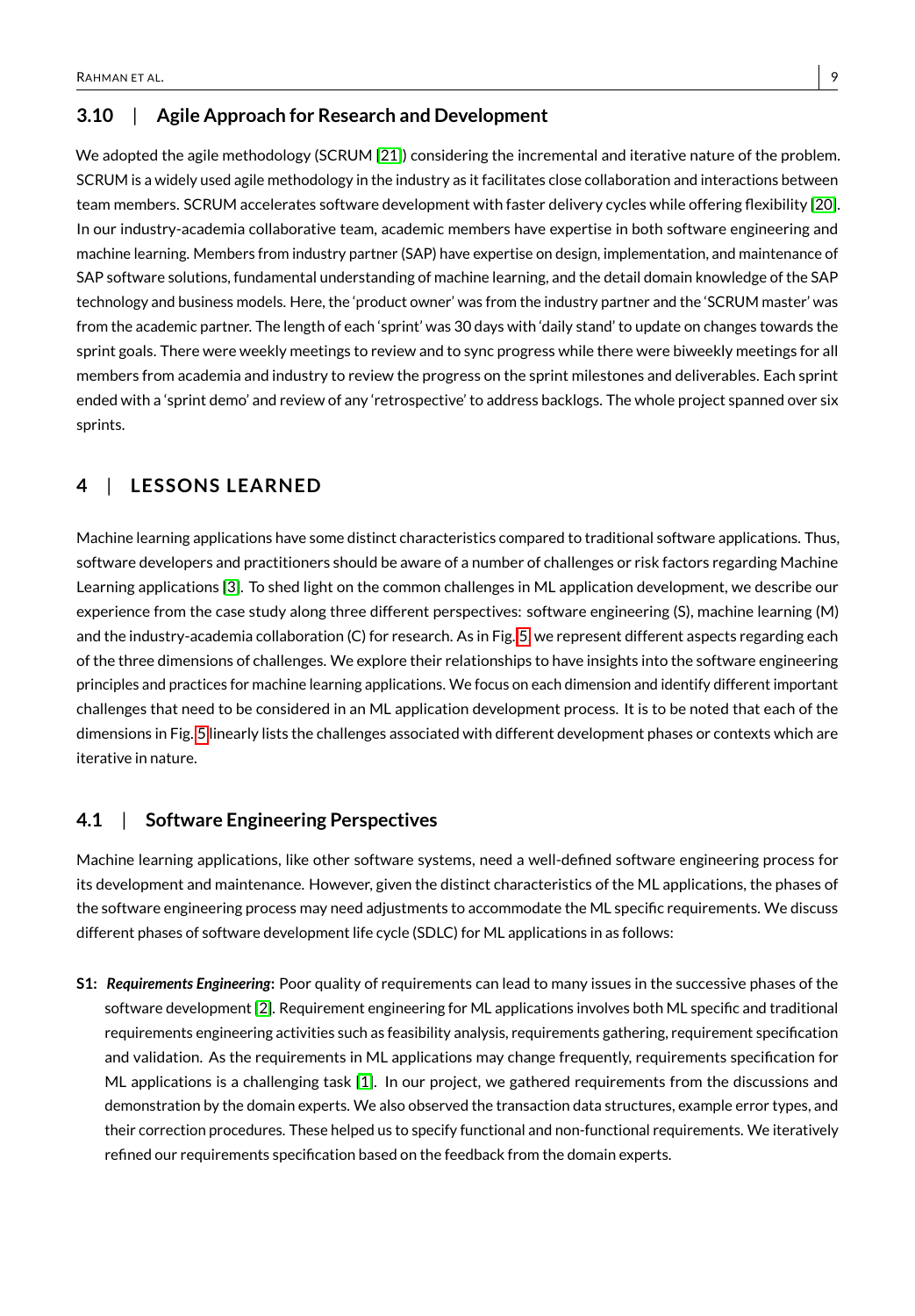<span id="page-9-0"></span>

FIGURE 5 Dimensions of Challenges in Industry-academia Collaborative ML Research Project

In our project, the members from the academic partner did not have direct interactions with the end-users (SAP client). The requirements information was gathered and shared by the industry partner. We observed that direct communication with the end-user and the on-site observation of error correction scenarios could be more useful in faster requirement specification and problem formulation. Interpretation differences of the requirements due to indirect communications may cause delayed identification of some requirements. Such delayed identification or changes in requirements can be costly.

**S2:** *Design***:** Software design specifies the details of the scope, functionalities, and interactions of the software components. Traditional software systems comprise of a finite number of states and the system behaviors are predictable. However, for ML applications, the behavior of the program is unpredictable and defined by the training data. This makes the design of ML application a challenging task. Again, ML applications require a large number of data. Thus, the design of ML applications need to accommodate the constraints and overhead on data processing. As the algorithms and frameworks for machine learning are evolving rapidly, the ML application design should be flexible to adopt these changes.

Again, machine learning applications are data-driven and the performance of the system may degrade (*i.e.,* concept drift) over time despite no changes in the requirements or without the presence of bugs. Thus, the maintenance requirement of the ML applications may be hard to predict. So, the design need to be flexible to accommodate frequent changes. In cases of adding AI/ML capabilities to the existing application, the design should consider minimum restructuring of the existing system architecture. Similarly, the design of a new ML application should be flexible to adapt future changes. In our case, we add functionalities to the existing application and we focused on the functional requirements of the modules and the interfaces for interaction with the existing application.

**S3:** *Implementation***:** Development of ML applications commonly involves the use of many different frameworks and libraries [\[9\]](#page-18-4). However, it is hard to put together a diverse set of frameworks and libraries and to ensure compatibility and integrity of the system. Again, ML models are "Black Box" [\[30\]](#page-19-5) and are hardly explainable [\[31,](#page-19-6) [32\]](#page-20-3). Thus, it is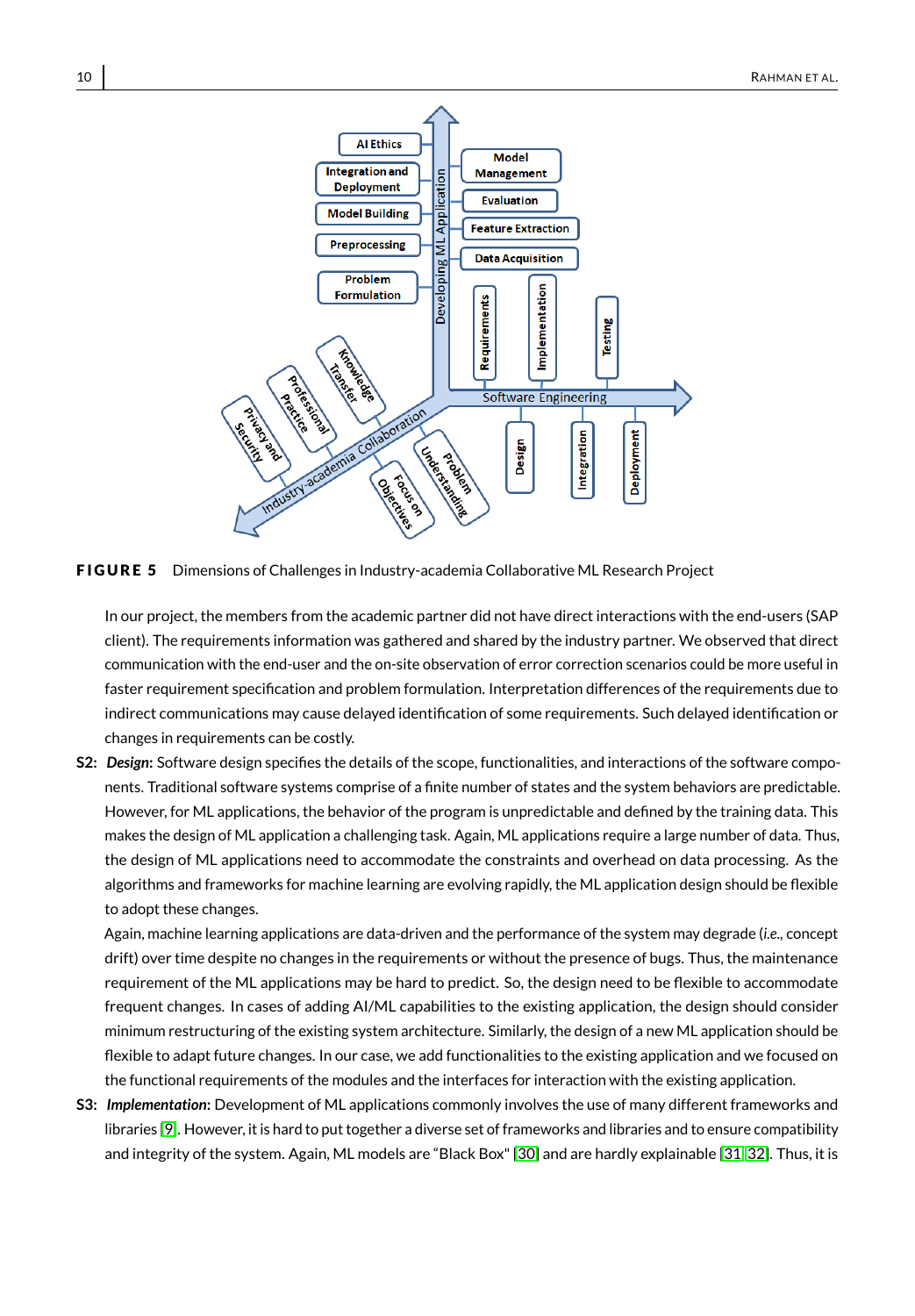hard to clearly understand why they work and why sometimes they do not. In addition, ML models may exhibit robustness to noises [\[6\]](#page-18-5) making it harder to verify the implementation.

Again, the development environment for ML models might be different from the production environment. So, the implementation of ML applications should consider the target platform requirements while choosing frameworks and libraries. Also, the hardware-software ecosystem for ML applications are rapidly evolving. Thus, the implementation choices should also consider maximizing portability, compatibility, and adaptability of ML applications with lower cost. In our project, we needed exploration and experimentation with different algorithms. So, we implemented a framework that offers flexibility to apply different ML algorithms. Our implementation strategy leverages code reusability. We needed to use different ML frameworks (TensorFlow, Keras) to implement our ML-based components.

- **S4:** *Integration***:** Software integration process aggregates the components of the system into one coherent unit with desired functionalities. Integration phase must ensure the functional integrity of the system by implementing appropriate interactions and coordination of the subsystems. The integration of ML applications can be viewed as a two-step process; first integrating the sub-components of the ML component and then the integration of the ML components with other non-ML components of the target system. Thus, the defined interface between ML components with other components may influence the process and complexity of the integration phase. Again, ML models are expected to evolve continuously. Thus, the ML workflow should facilitate continuous integration of ML models.
- **S5:** *Testing***:** As the outcomes of machine learning models are stochastic in nature [\[6,](#page-18-5) [7\]](#page-18-6), there might not be unique results to compare and verify machine learning applications. Thus, the existing unit testing frameworks (*e.g.,* PyUnit for Python) cannot be readily used to test ML applications. Again, ML models learn from the input data in an adaptive and iterative manner [\[5\]](#page-18-7). The rules learned by the ML models depend on many parameters such as the selected features, the model architecture and even the training data. The rules generated by ML systems might even be unknown to the developers [\[5\]](#page-18-7). Thus, it is harder to identify the erroneous system behaviors and to pinpoint the source of the bugs.

Again, ML algorithms may sometimes exhibit robustness to some bugs and produce reasonable outcomes by compensating for noisy data or implementation errors [\[6\]](#page-18-5). Thus, bugs in ML application can be tricky to detect and fix. Testing of ML applications may involve large-scale training data and manual labeling of such data is costly. Moreover, a random selection of subsets of data is likely to fail to identify many corner cases. All these issues make the testing and fixing of erroneous behavior in ML applications a very challenging task. For our ML components, we evaluate the model accuracies with the evaluation data set. We also unit-tested individual modules and tested the overall functionality with integration testing.

**S6:** *Deployment***:** Deployment phase puts the software system into production. Generally, the deployment phase either updates or replaces the existing system. For machine learning applications, this phase is more likely to add new functional module(s) to the existing system. One important challenge to consider in ML system deployment is that the platform and infrastructure for production system might be very different from the environment the ML model was trained and evaluated [\[9\]](#page-18-4). These differences can pose compatibility, portability and scalability challenges and may affect the performance.

In our project, we developed a framework to deploy the models and to evaluate their performance. Our design aimed at creating an ML-based service for the existing applications. We tested our model deployment as API-based web services for error detection and correction.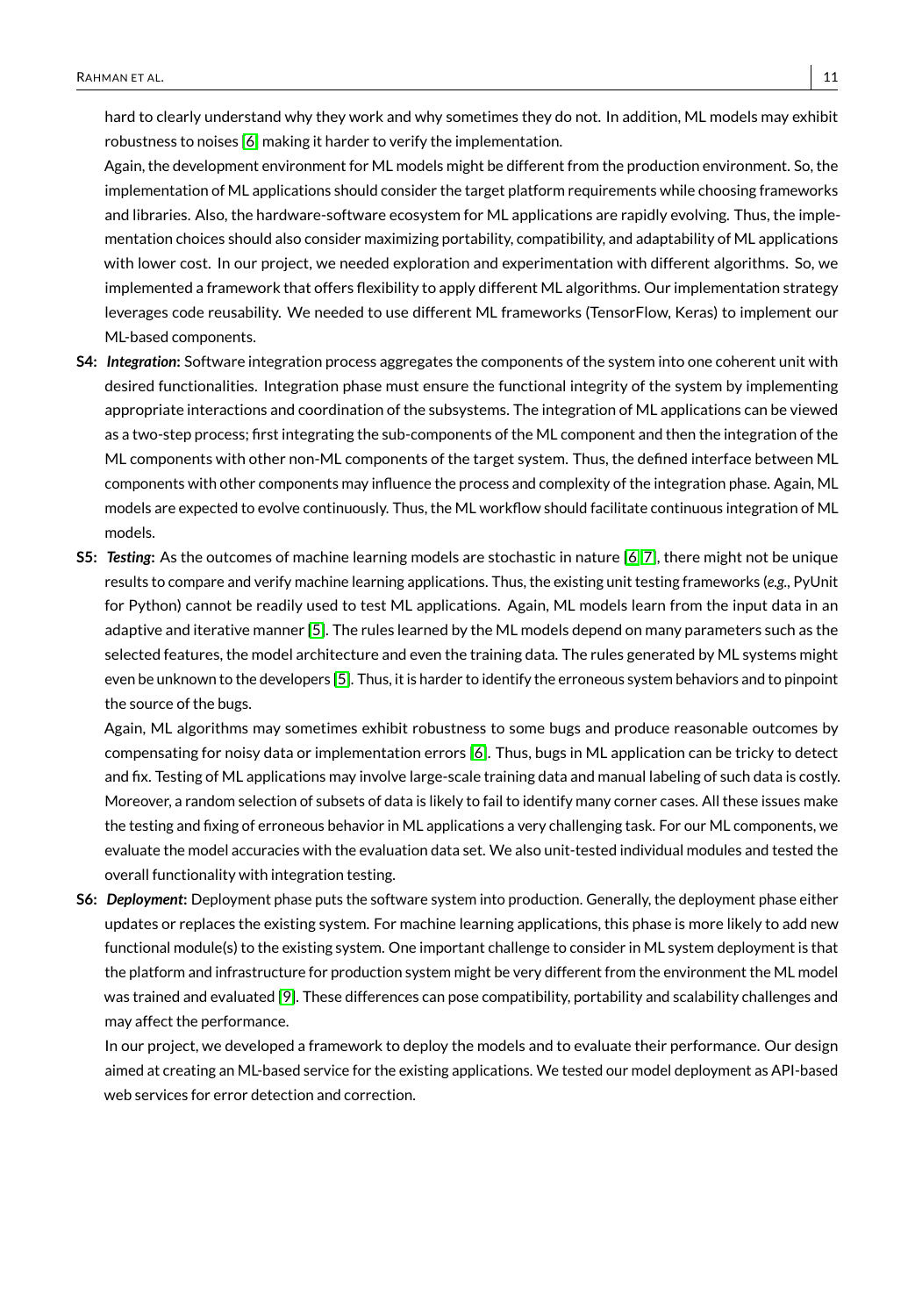#### <span id="page-11-0"></span>**4.2** | **Machine Learning Perspectives**

ML application development has some specific aspects to consider as a software development project. The distinct characteristics and requirements of the ML application requires a well-defined set of principles and guidelines as recommended by practitioners [\[4\]](#page-18-8).

- **M1:** *Problem Formulation***:** Machine Learning algorithms offer general-purpose solutions. We need to formulate problems appropriately to fit into the ML-based solution space. A wrong problem formulation may lead to failure of an ML application. One key challenge to formulating a machine learning problem is that one should clearly understand the problem, the algorithms and the mapping of the problem from the original domain to the ML solution space. The correct formulation of the problem is a prerequisite to the success of other phases of ML application development. In this study, we analyzed the transaction processing workflow based on domain knowledge from industry experts. Our problem definition is based on the domain understanding, transaction data structures and organization, types and characteristics of errors and their manual correction process. We also considered the relationships and dependencies among the transaction components.
- **M2:** *Data acquisition***:** Collection and processing of large volume of data are critical overheads for machine learning [\[14\]](#page-19-7). Insufficient data is also a problem for machine learning applications. The data acquisition must focus on the completeness (representative of full range of behaviours), accuracy (correctness of the data), consistency (no contradictory data), and timeliness (relevant to the current state of the system) of data to ensure data quality [\[40\]](#page-20-4). However, maintaining data quality requires careful steps in collection, curation, and maintenance of the data. This is often very expensive regarding the time and associated manual labour [\[40\]](#page-20-4).

In our study, the transaction data was provided by SAP from a client company. Sensitive business and personal information was removed from the transaction. Although SAP solutions have a comprehensive set of features, the clients have the flexibility to customize data structures and functionalities. These customization add challenges for the ML models to generalize for different clients for the same uses cases. Our analysis suggests that some prior analysis of the data and the problem is important to set appropriate data requirements.

- **M3:** *Preprocessing***:** Raw data may not be readily usable for machine learning models and may require different preprocessing for cleaning, organization, completion, and transformation. Noisy or dirty data is claimed to be the top challenge for ML practitioners [\[36\]](#page-20-5). Noisy data can have adverse effects on the learning and thus inference of the models. Data preprocessing is an important and challenging phase for machine learning [\[13\]](#page-18-9) and may incur a significant proportion (>50%) of time and effort [\[17\]](#page-19-8). In our study, we first gained an understanding of the attributes of the transaction data through careful analysis. We defined a set of constraints on the transaction data to filter data set. For example, we did not consider transactions that have more than 20 retail items. This constraint restricts features not to be too sparse while covering majority of the transactions. Our preprocessing steps also include filling the missing values and the normalization of data fields to correct formatting differences.
- **M4:** *Feature Extraction***:** Feature extraction performs optimal transformation of input data into feature vectors for the machine learning algorithms [\[11\]](#page-18-10). Feature Extraction is very important for machine learning [\[10\]](#page-18-11). Feature extraction phase extracts a set of features that best represent the hidden characteristics of the data for machine learning. Feature extraction also aims to remove the potential noises and redundancy from the data [\[11\]](#page-18-10). This also finds a low-dimensional representation of the data to improve the speed of the training and inference of ML models [\[16\]](#page-19-9). However, it is challenging to extract features by processing a high volume of data currently available. Selection of features is important for model performance. In our case, we considered the domain knowledge, the transaction processing workflow, and the transaction data structure and relationships as the basis of feature selection. In addition to base features, we also extracted derived features for our ML models.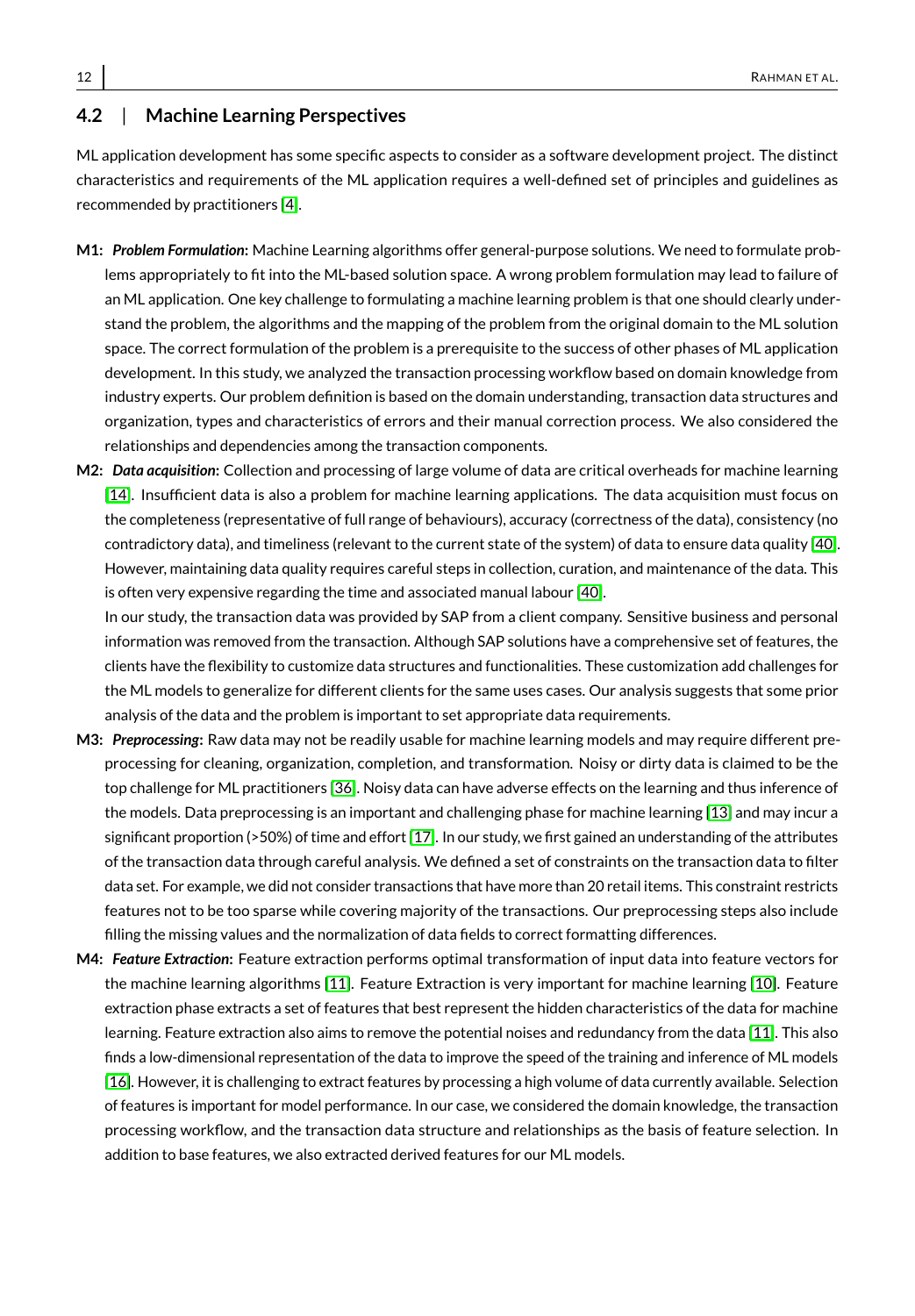- **M5:** *Model Building***:** ML models are created based on specific machine learning algorithms depending on the problem and the characteristics of the data. One may use existing models from the libraries or may create custom models. The models are then trained iteratively until the models attain the desired level of performance. One frequent problem for ML models is 'overfitting'. In this case, a model performs well on the training dataset but does not generalize. This might be because the model is too complex. The complexity of the model is related to higher dimensional features and the architecture of the model. The solution is to find the simplest model that does the required job. However, ML models should not be too simple as they would likely fail to capture the hidden patterns in the data causing 'underfitting'. Also, data distribution need to be balanced. Otherwise, the inference of the model might be biased towards the dominating class of the training data. In our project, we observed overfitting issues when we used neural networks of comparatively deeper architecture for performance gain in error classification. We eliminated feature redundancies and tuned neural network architectures to avoid overfitting. Class-imbalance problem was another important issue in our study as the distribution of error samples were very skewed to a limited class of errors. However, we prepared the training, test, and evaluation dataset as balanced as possible to improve model performance.
- **M6:** *Evaluation***:** ML models are evaluated by applying the ML models to the evaluation dataset exclusively separated from the training data set. Both pre-deployment evaluation and post-deployment performance monitoring are important as the performance may drop with changes in the input data characteristics over time. Thus, ML models may need to update (*e.g.,* retrain) to adapt to the changes. So, the evaluation of ML models can be iterative in the model life cycle. Also, there might be different interacting models. So, the performance of the individual models may only represent a part of the end-to-end scenarios. Thus, it is important to have both model-level and system-level evaluations. In our study, we evaluated the individual models with the evaluation data set. We also evaluated the overall performance after the integration of the models.
- **M7:** *Model integration and deployment***:** Once trained models are available, the next step is to integrate the models into the target application. This involves putting all necessary components (e.g., models, input-output pipelines) together. For multiple models, it may require to define and implement the interface for each model to interact with other models and components of the target application. One common approach of deploying ML models is to deploy them as services and accessing the services through APIs. The deployment of ML models should consider the portability and compatibility of the models regarding the target platform. In our project, integration and deployment involve developing an interface between the ML-based components and the existing application to provide the error detection and correction services.
- **M8:** *Model management***:** ML model management involving training, maintenance, deployment, monitoring, and documentation of ML models is a challenging task in ML workflow [\[25\]](#page-19-1). ML models are data-driven and are based on different assumptions on the distributions and patterns of data. However, initial characteristics of data may not hold due to changes in the data. This can also affect model behaviour. Thus, it is important to monitor the performance of the deployed models, track changes in the data characteristics, and also, retrain and re-validate the models. These require iterations on ML model life-cycle activities which are often very expensive regarding time and resources.

Again, ML models involve multifaceted variabilities such as configurations, model parameters, dataset, etc. However, it is important but hard to keep track of the model versions, dataset and configurations to allow *reproducibility* of ML models [\[33,](#page-20-6) [34\]](#page-20-7) and easier management of ML workflow [\[35\]](#page-20-8). Model reproducibility helps us to analyze and compare model behaviour and performance, and also supports deployment or roll out decisions. We defined policies to version data, keep track of models and configurations for comparative analysis of our ML models.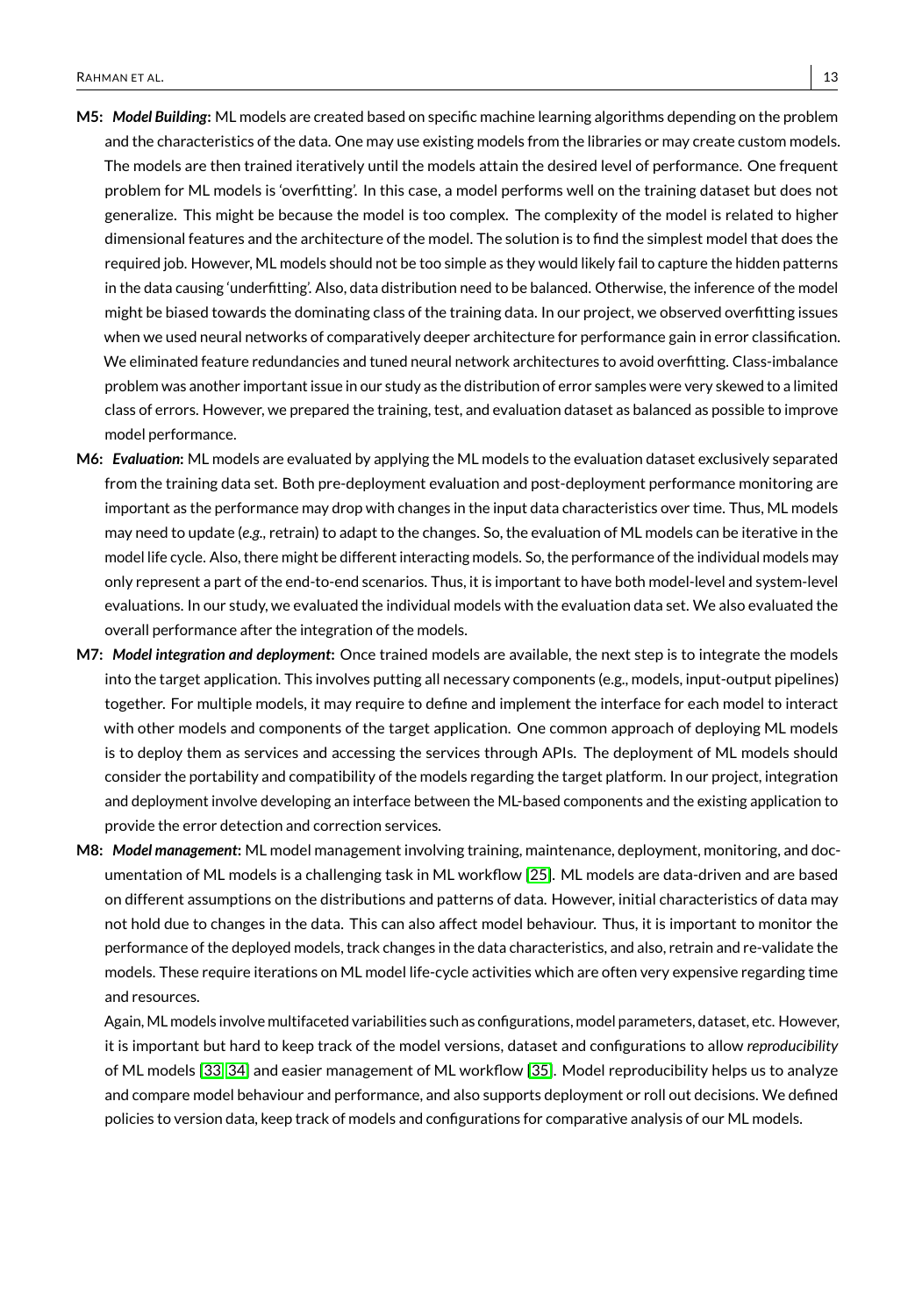**M9:** *Ethics in AI development***:** Machine learning is advancing rapidly to influence an increasing number of areas through software and services. It is very important to ensure that the use AI or ML conforms with the ethical standard to avoid any negative consequences. Researchers and practitioners should perform "responsible" use of AI [\[19\]](#page-19-10). The teams involved in the research and development of an ML application should adhere to the standard code of ethics for Software Engineering [\[18\]](#page-19-11). In our project, we maintained strict data privacy and security policies. Personal information was filtered out from the transactions and all the team members followed a non-disclosure agreement that protects the privacy and security of personal and business-sensitive information.

#### <span id="page-13-0"></span>**4.3** | **Research Collaboration Perspectives**

Effective collaboration is a key requirement for the success of a collaborative project. Collaboration must aim to bring the best out of the partnering teams towards the research and development goals. However, multi-partners (more specifically industry-academia) collaboration adds some inherent challenges [\[20\]](#page-19-3) in terms of communication, interactions, and common understanding of the problem. We shade light on some collaboration challenges below:

- **C1:** *Problem Understanding***:** In a collaborative project, it is important for the partners to have the same or closely similar understanding of the problem. Collaborations may be based on an academic research idea or a problem from the industry. The collaborative teams must understand the problem clearly to translate it into an appropriate research problem. The research aspects of the problem might be more transparent to the academic team(s) while the industry partner(s) may share domain knowledge and the business cases of the problem.
- **C2:** *Focus on objectives***:** In the industry-academia collaborative project, there might be differences in prioritizing the objectives by individual partners. For example, the academic collaborators may naturally focus more on the research outcomes and may be more inclined to measure success in terms of research findings. Industry partner, on the other hand, might be more focused on maximizing the business values from the investment of time and resources. As the differences in objectives are not mutually exclusive, the differences in priorities may impact positively on the overall outcomes of the project. Thus, the heterogeneity in partnerships is more likely to enforce a balance between focuses on research and development. This, in turn, will translate the research outcomes into more practically usable deliverables as product and services to add business values.
- **C3:** *Knowledge Transfer***:** Knowledge transfer is an important driver of innovation and economic growth in industryacademia collaborations [\[26,](#page-19-12) [27\]](#page-19-13). In industry-academia collaboration on software engineering research, one of the key objectives is to transfer the research outcomes (*e.g.,* knowledge and technology) from the academic partner(s) to the industry partner(s) and vice-versa. Such collaboration bridges the gap between research and practice. However, studies show that technological relatedness and technological capability are important facilitators for knowledge transfer while tacitness and ambiguity may affect knowledge transfer [\[37\]](#page-20-9). Also, the differences in organizational cultures may influence the interpretation of behaviour, interactions, and knowledge.
- **C4:** *Professional Practice***:** In an industry-academia collaboration, the heterogeneity of team members with research and professional software development background is an asset. The blend of research and development skills and the domain expertise add diversity in overall team skill set. However, professional practices and work process are expected to be different in academia and industry. The workplace practices might be different due to the nature of the day-to-day work. In industry, the work process is more formal and might be influenced by corporate business cultures. While in academia, the work process is more outcome-focused with a comparatively flexible or less formal process. Many studies acknowledged these cultural differences relevant to the industry-academia collaboration [\[38,](#page-20-10) [39\]](#page-20-11).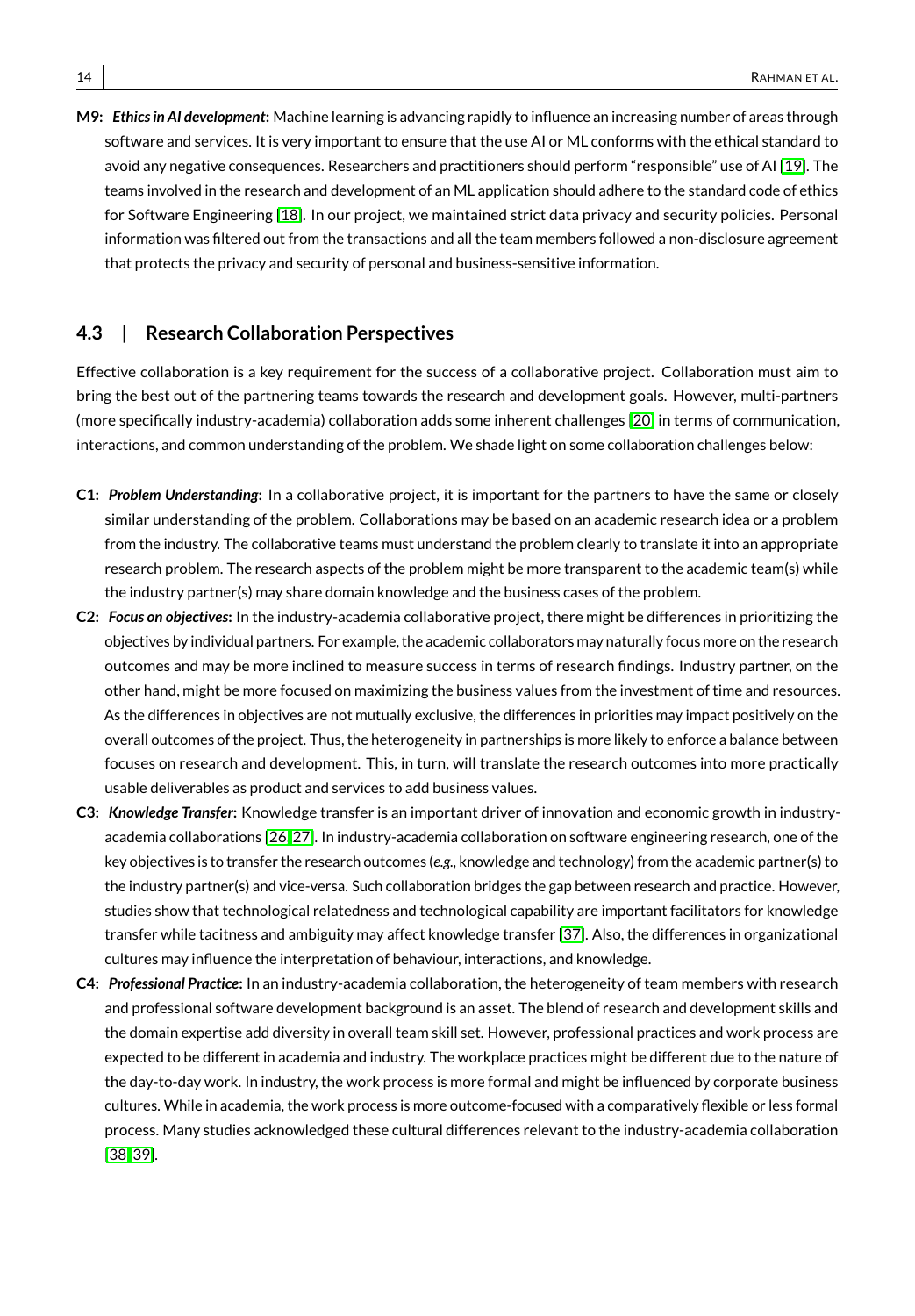**C5:** *Data Privacy and Security***:** Data privacy and security is crucial when business data with sensitive user information is subject to analysis for research and development. Application of machine learning may require access to a large volume of such data. Thus, the privacy and security of data are highly important. In addition to ensuring the privacy and security, use of data for AI must comply with ethical standards (see M8). Usually, data privacy and security is governed by the mutual agreement among the partnering organizations. The team members need to be trained on the privacy and security of the data and associated resources (e.g., devices, networks).

#### **4.4** | **Recommendations**

Researchers and practitioners in software engineering and machine learning are in need of a consolidated set of guidelines and recommendations for research and development of ML applications. We summarize our guidelines or recommendations from the perspectives of our three identified dimensions of challenges for ML applications.

# **4.4.1** | **Software Engineering Perspective**

From the software engineering perspective, we recommend the following guidelines to address the challenges we identified in Section [4.1.](#page-8-1)

- *Requirements Engineering*
	- **–** ML models are data-driven and thus it is important to analyze the feasibility of whether the available data are suitable for intended ML-based solutions.
	- **–** Applications can have requirements of both ML-specific and non-ML types. Developers should be aware of any conflicting requirements and adapt the requirements accordingly.
	- **–** Direct communication with the end users is important to identify requirements precisely. A late discovery of the missed requirements can be costly to accommodate.
	- **–** Requirements in ML applications can evolve frequently. Thus, it is important to iteratively refine requirements.
- *Design*
	- **–** ML applications are expected to be modular in design as modularity offers separation of concerns and reusability. Each component can be developed with cohesive functionalities. The overall system is built by the integration of interacting modules.
	- **–** ML components may evolve faster than other system components due to frequent changes in requirements and data. The design thus should be flexible to accommodate changes with minimum effort and cost. The design of ML components needs to be lightly coupled to avoid possible maintenance cost.
	- **–** ML applications require a large volume of data. Thus, the design must accommodate the appropriate data handling mechanism in the system.
	- **–** As the models or components need to be integrated through appropriate interfaces, integration strategies must be reflected in the design.
- **Implementation** 
	- **–** Implementation of ML applications should aim to use a cohesive set of frameworks and libraries.
	- **–** Implementation should consider the target platform of the application for scalability, compatibility, and portability.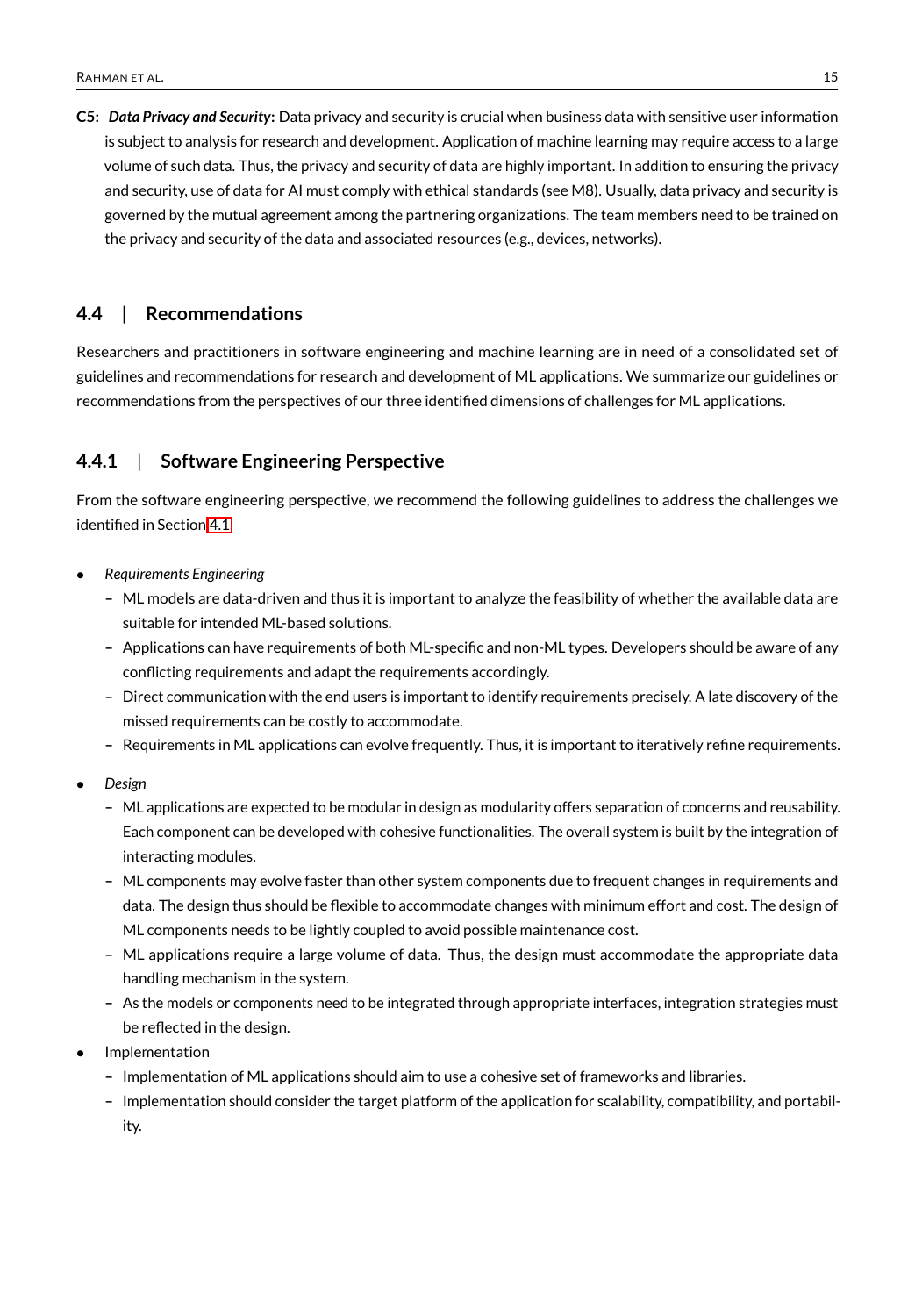- **Integration** 
	- **–** Integration aggregates the system components. This must ensure the functional integrity of the system.
	- **–** Integration process must reflect the design considerations specified in the design of the system.
- **Testing** 
	- **–** ML models are opaque and it is hard to explain the model behaviours. ML models need to be tested rigorously in a wide variety of settings and for all possible range of use-case scenarios.
	- **–** Bugs in ML application are hard to detect because of the stochastic nature of ML systems. Both ML and non-ML components should be carefully unit tested as well as their integration.
- **Deployment** 
	- **–** The deployment should consider the platform-specific differences in development and production environment.
	- **–** Deployment of ML applications in a production environment must consider portability and scalability requirements.
	- **–** The deployment and roll-out strategy should be cautious not to affect the system users.

# **4.4.2** | **Machine Learning Perspective**

From the machine learning (ML) perspective, we recommend the following guidelines to address the challenges we identified in Section [4.2.](#page-11-0)

- Problem Formulation
	- **–** The correct formulation of a problem as an ML problem is a prerequisite for the success of ML applications. Formulation ofML problems must be based on a clear understanding of the target problem and the characteristics of data.
	- **–** ML algorithms offer general-purpose solutions. So, developers must understand the algorithms to select appropriate algorithm(s) for a particular problem.
- Data Acquisition
	- **–** Data collection process should ensure the completeness, accuracy, consistency, and timeliness of the dataset.
	- **–** The structure of the data may evolve over time, the data acquisition process should be flexible to easily adapt changes in data structure and organization.
	- **–** Data requirements should be set by necessary analysis prior to the acquisition of a large volume of data. This may save considerable time and resources in the ML workflow.
- Data Preprocessing
	- **–** For data-driven system, the fact is "garbage in garbage out". Thus, raw data need preprocessing to remove noise, to fill in the missing values, and to do other transformations.
	- **–** Required preprocessing might be common to modules. Thus, the overall workflow should maximize the reusability of the preprocesed data.
- **Feature Extraction** 
	- **–** The quality of features greatly influences the performance of the ML models. Thus, the developers must find the best set of features.
	- **–** An automated pipeline should be built for feature extraction as it is time and resource consuming.
	- **–** Noisy features can have adverse effects on the model performance. So, noises need to be cleaned from features.
	- **–** The dimension of the features is related to the complexity of the models. So, features need to be represented in a possible lower dimension but preserving hidden characteristics.
	- **–** There should be a periodic review of the features [\[4\]](#page-18-8).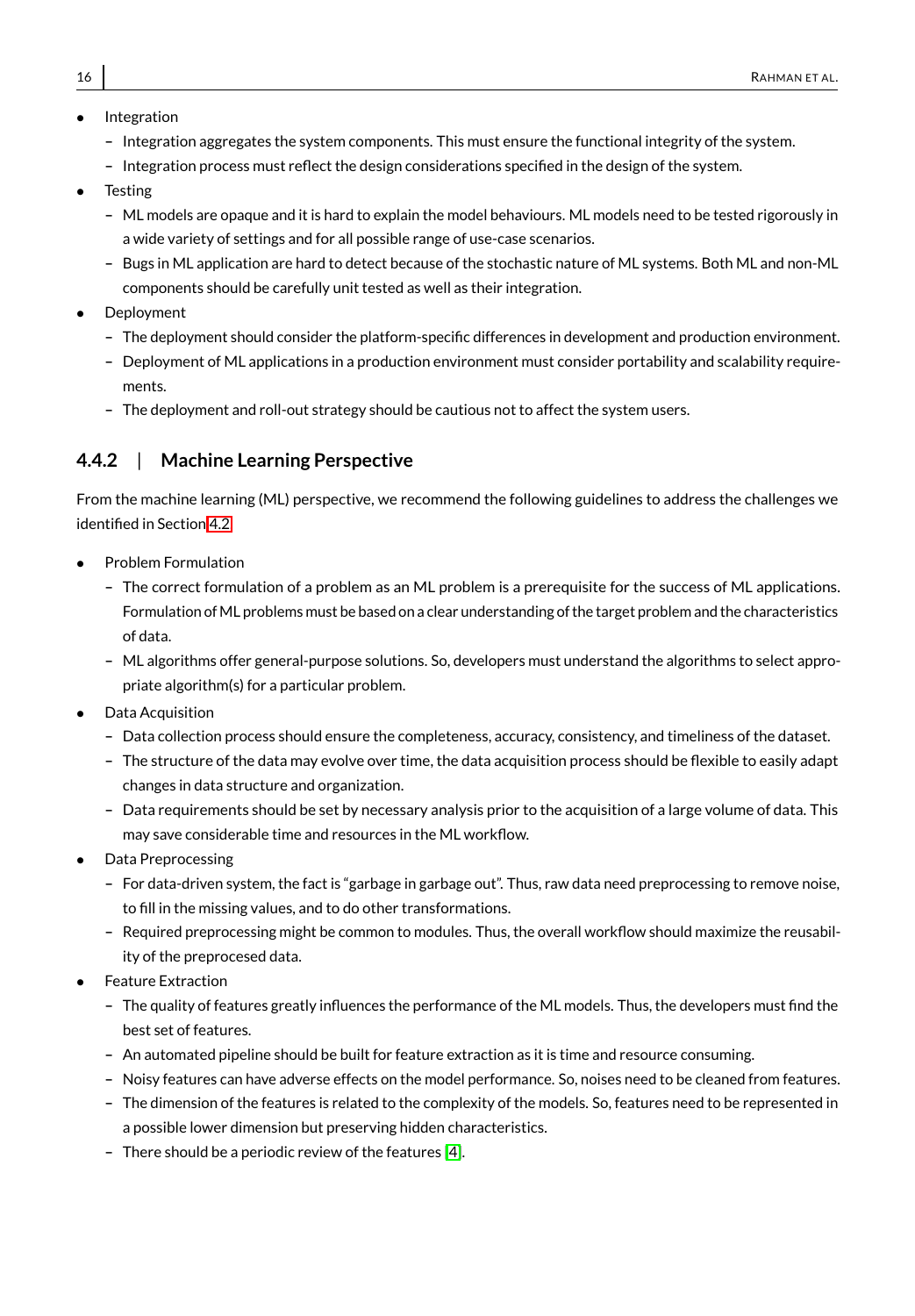- Model Building
	- **–** ML algorithms need to be tailored based on the problem and the characteristics of the data.
	- **–** ML developers should start with a simpler solution and gradually adopt more complex solutions considering the resource-performance trade-off.
	- **–** The developers must ensure quality and balanced distribution of data.
	- **–** Whenever it is possible, developers should consider reusing existing solutions (for productivity) before opting for customized or more innovative solutions.
- Model Evaluation
	- **–** The evaluation dataset should be complete enough to represent all possible use-case scenarios.
	- **–** Model evaluation should focus on precision/recall/accuracy but also on other factors such as throughput, resource utilization, and scalability.
	- **–** When different models interact, both model-level and system-level performances need to be evaluated.
- Model Integration and Deployment
	- **–** Integration of ML components must ensure the functional integrity of the ML applications.
	- **–** The deployment should consider the compatibility and differences in development and production platforms.
	- **–** The deployment must ensure a smooth roll-out of the existing system without affecting the user or the business process.
- Model Management
	- **–** Post-deployment monitoring of models is important. Based on the performance, models may need to be retrained which may initiate a maintenance cycle.
	- **–** Data need to be monitored because the data characteristics and distribution may change over time.
	- **–** Building a model with desired performance requires exploration and experimentation. Versioning of the models, data, and configurations is important to facilitate reproducibility of ML models.
	- **–** Each phase of the ML life-cycle should be well-documented to support model maintenance.
- Ethics in AI development
	- **–** Development of ML applications must adhere to AI ethics principles to ensure responsible use of AI.
	- **–** Privacy and security of personal and business data must be preserved.
	- **–** Collective well-being must get priority over business gains in the use of AI and ML.

# **4.4.3** | **Industry-academia Collaboration Perspective**

We recommend the following guidelines to address the challenges from the industry-academia collaboration perspective presented in Section [4.3:](#page-13-0)

- Problem Understanding
	- **–** All members of the team should have the same understanding of the problem. Sharing of perceptions can be useful to understand the problem from diverse perspectives.
- Focus on Objectives
	- **–** The success of the collaboration largely depend on the collective focus of the teams. The focus should thus be on the commonalities of the objectives than differences.
	- **–** Objectives need to be prioritized with consensus. Differences in objectives should be addressed in a cooperative manner than a competitive manner.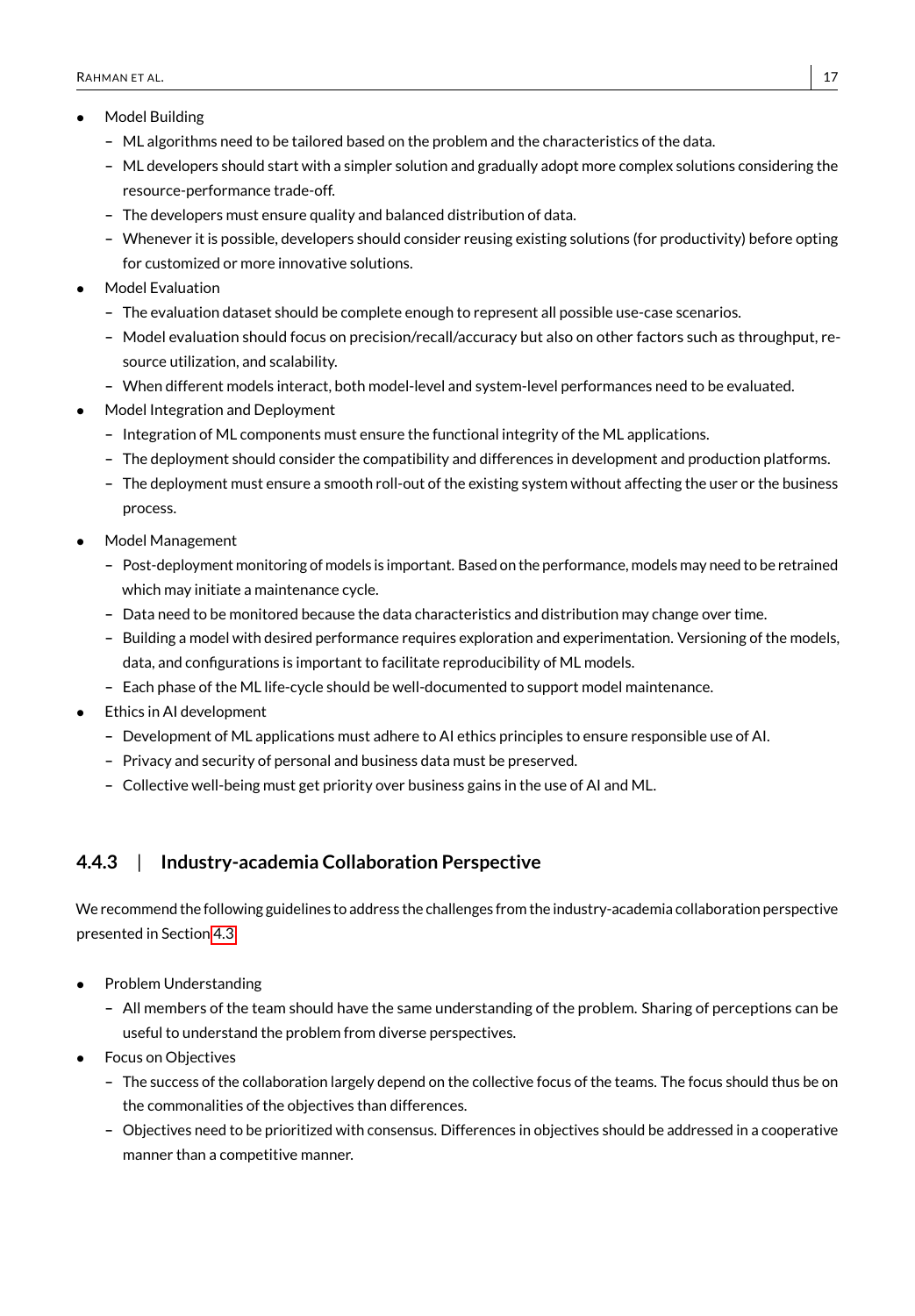- Knowledge Transfer
	- **–** Knowledge and technology transfer is a primary objective of industry-academia collaboration. Frequent interactions can be useful in easing knowledge transfer.
	- **–** Identification of the differences in knowledge and professional backgrounds can ease knowledge transfer.
	- **–** Training on academic and industrial perspectives may bridge the knowledge gaps among the partners.
- Professional Practice
	- **–** It is important to reach a common ground despite the differences in professional practices and institutional cultures to collectively focus on the objectives.
	- **–** Interactions and collaborations can be useful to bridge the gap in professional cultures.
- Data Privacy and Security
	- **–** Privacy and security of sensitive personal and business data must be ensured.
	- **–** Policies must be defined and communicated to the teams to ensure the privacy and security of sensitive data.

# <span id="page-17-0"></span>**5** | **RELATED WORKS**

Recent advancements in machine learning algorithms, frameworks, and high-performance computing, and availability of large volume of data are making ML increasingly popular to devise innovative solutions for diverse problems. However, increasing adoption of machine learning into software applications is posing additional challenges to software development process. Challenges in traditional software engineering process have been widely addressed by the researchers [\[20,](#page-19-3) [23\]](#page-19-2). However, there is a growing need for guidelines and best practices for developing ML applications especially in collaborative research and development context.

Sandberg and Crnkovic [\[20\]](#page-19-3) outlined important challenges in industry-academia collaboration and reported that the agile methodology (*e.g.,* SCRUM) fits well into such collaboration. Garousi *et al.* [\[23\]](#page-19-2), synthesized the challenges and best practices, and recommended guidelines for industry-academia collaborations in software engineering through an agile approach. Ankrah and AL-Tabbaa [\[22\]](#page-19-14) also presented some key aspects of industry-academia collaborations. Schelter *et al.* [\[25\]](#page-19-1) focused on ML model management regarding use cases from conceptual, data management, and engineering perspectives. Amershi *et al.* [\[44\]](#page-20-0) highlighted challenges in AI application development in Microsoft and shared how the teams address those challenges. Zinkevich [\[4\]](#page-18-8) presented a concise set of guidelines for best practices in ML engineering. However, these guidelines are not focused to find a fit for ML into traditional software engineering process. Sapp [\[9\]](#page-18-4) provides some professional advice on the architecture and organization of ML projects. Jordan [\[8\]](#page-18-12) presents a set of guidelines for machine learning project management. Many existing literatures focus on different aspects of machine learning such as data acquisition [\[14,](#page-19-7) [15\]](#page-19-15), data preprocessing [\[13,](#page-18-9) [12\]](#page-18-13), feature extraction [\[11,](#page-18-10) [10\]](#page-18-11), model management [\[25\]](#page-19-1), testing [\[5,](#page-18-7) [6\]](#page-18-5) and deployment [\[25\]](#page-19-1) of ML applications. Besides, several studies focus on the challenges in traditional software engineering [\[1,](#page-18-3) [2\]](#page-18-2).

Existing literature shared useful insights on challenges for machine learning and software engineering separately. However, there is a growing need for a consolidated set of guidelines regarding software engineering for machine learning. This is especially important when collaborations of diverse teams from industry and academia are involved. We aim to contribute to filling this important gap by reporting about our experience building ML software components in an industrial context.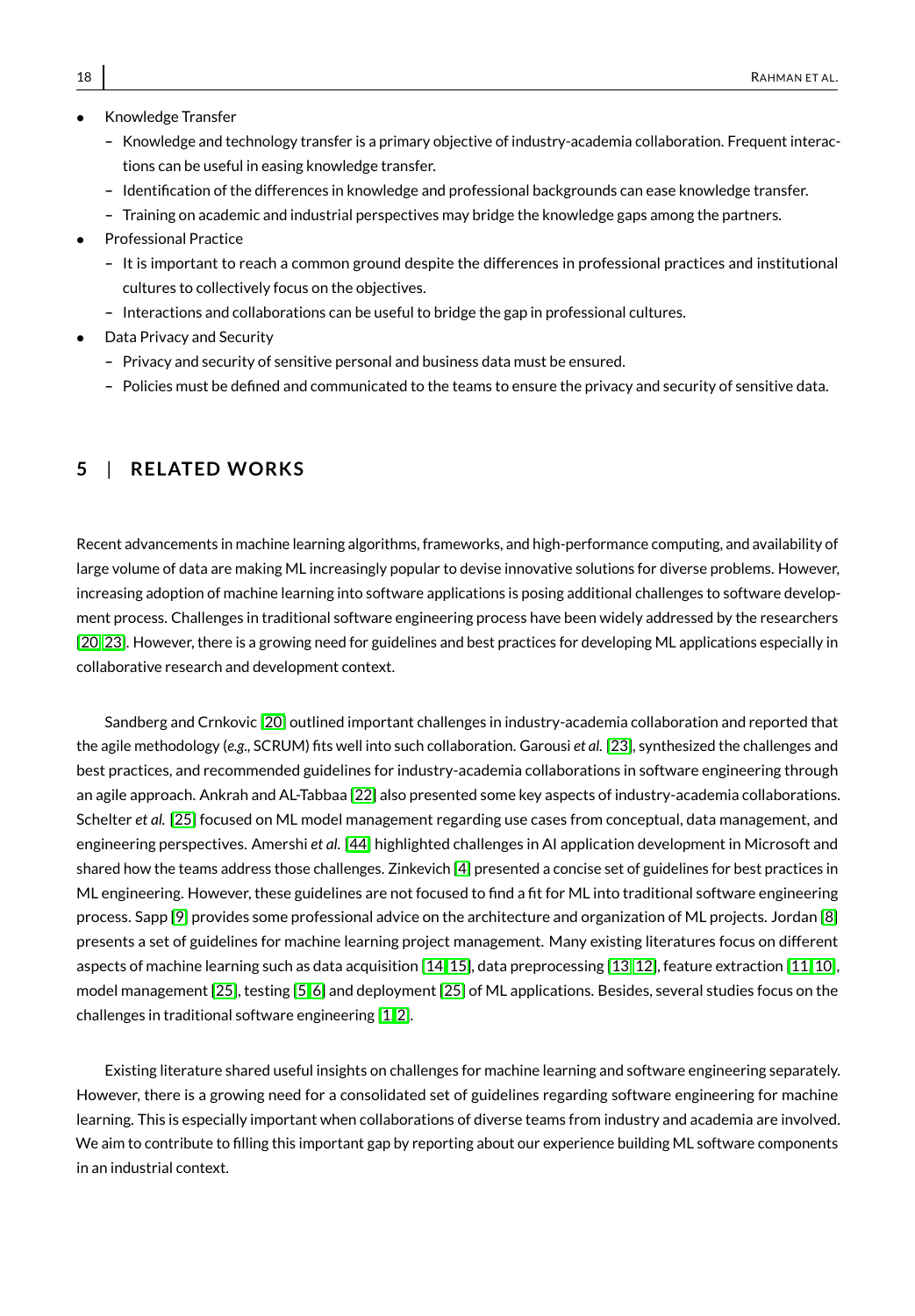# <span id="page-18-0"></span>**6** | **CONCLUS ION**

Artificial intelligence and machine learning are being increasingly adopted in modern software applications. With diverse benefits, ML is also adding new challenges in software development process. In this paper, we share our experience on the development of ML-based automatic detection and correction of errors in retail transactions. We outline our detail approach involving research and development to solve this important real-world problem in the retail business. We identify several dimensions of challenges in ML application development, especially in an industryacademia collaboration context. Based on our experience building these ML components and the principles and practices in software engineering and machine learning, we report some important insights and highlight some recommendations that we believe will be useful to researchers and practitioners embarking in engineering ML applications.

#### **R E F E R E N C E S**

- <span id="page-18-3"></span>[1] M. Attarha and N. Modiri, "Focusing on the importance and the role of requirement engineering," The 4th International Conference on Interaction Sciences, Busan, 2011, pp. 181-184.
- <span id="page-18-2"></span>[2] Donald G. Firesmith: "Common Requirements Problems, Their Negative Consequences, and Industry Best Practices to Help Solve Them", in Journal of Object Technology, vol. 6, no. 1, January-February 2007, pp. 17-33.
- <span id="page-18-1"></span>[3] Sculley, D., Holt, G., Golovin, D., Davydov, E., Phillips, T., Ebner, D., and Young, M. (2014). Machine learning: The high interest credit card of technical debt.
- <span id="page-18-8"></span>[4] Martin Zinkevich, "Rules of Machine Learning: Best Practices for ML Engineering", Google Guide on Machine learning. Available at: https://developers.google.com/machine-learning/guides/rules-of-ml/ (Accessed on Feb 22, 2019)
- <span id="page-18-7"></span>[5] K. Pei, Y. Cao, J. Yang,and S. Jana. "DeepXplore: Automated Whitebox Testingof Deep Learning Systems", In Proc. Symposium on Operating Systems Principles (SOSP '17). pp.1-18, 2017.
- <span id="page-18-5"></span>[6] R. B. Grosse and D. K. Duvenaud, "Testing MCMC code", In Proc. Neural Information Processing Systems Workshop on Software Engineering for Machine Learning, 2014
- <span id="page-18-6"></span>[7] C Murphy, GE Kaiser, M Arias. "An Approach to Software Testing of Machine Learning Applications", SEKE, 2007.
- <span id="page-18-12"></span>[8] Jeremy Jordan, "Organizing machine learning projects: project management guidelines.", Data Science, September 2018. Available at: https://www.jeremyjordan.me/ml-projects-guide/
- <span id="page-18-4"></span>[9] C. E. Sapp, "Preparing and Architecting for Machine Learning", Gartner Technical Professional Advice, January 2017. Available at: https://www.gartner.com/binaries/content/assets/events/keywords/catalyst/ catus8/preparing\_and\_architecting\_for\_machine\_learning.pdf
- <span id="page-18-11"></span>[10] Storcheus, D , Rostamizadeh, A and Kumar, S. (2015). "A survey of modern questions and challenges in feature extraction.", Proceedings of the 1st International Workshop on Feature Extraction: Modern Questions and Challenges, NIPS. 1-18.
- <span id="page-18-10"></span>[11] Isabelle Guyon, Steve Gunn, Masoud Nikravesh, and Lofti A Zadeh. "Feature extraction: foundations and applications", volume 207. Springer, 2008.
- <span id="page-18-13"></span>[12] Geoffrey E. Hinton and Ruslan R. Salakhutdinov. Reducing the dimensionality of data with neural networks. Science, 313(5786):504–507, 2006.
- <span id="page-18-9"></span>[13] Sergio Ramrez-Gallego, Bartosz Krawczyk, Salvador Garca, Micha Woniak, and Francisco Herrera. 2017. A survey on data preprocessing for data stream mining. Neurocomputing. 239, C (May 2017), 39-57.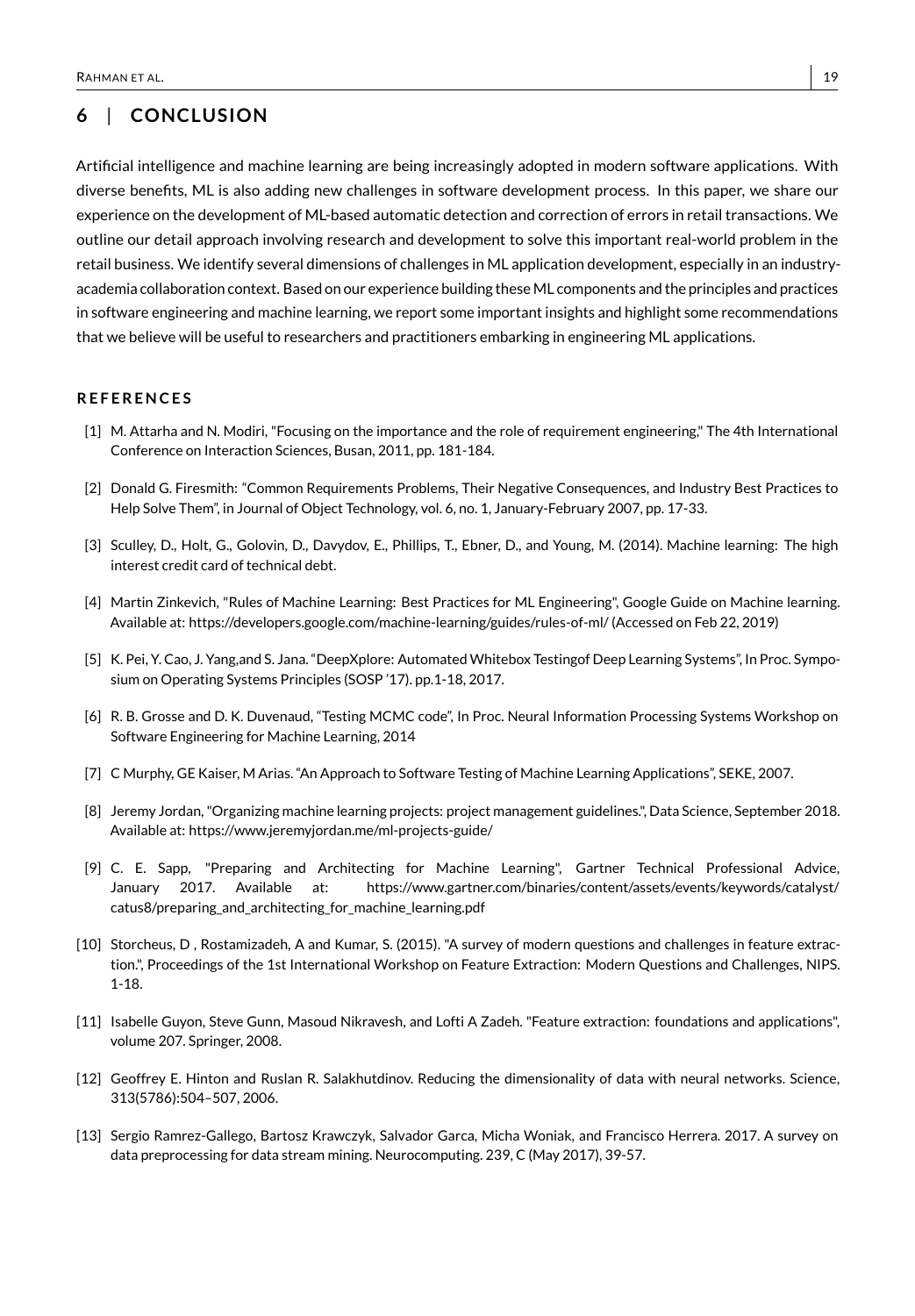- <span id="page-19-7"></span>[14] Yuji Roh, Geon Heo, Steven Euijong Whang, "A Survey on Data Collection for Machine Learning: a Big Data - AI Integration Perspective", Available at: https://arxiv.org/pdf/1811.03402.pdf
- <span id="page-19-15"></span>[15] Attenberg, J., Melville, P., Provost, F., and Saar-Tsechansky, M. (2011). "Selective data acquisition for machine learning.", Cost-sensitive machine learning, 101.
- <span id="page-19-9"></span>[16] Isabelle Guyon and Andre Elisseeff. An introduction to variable and feature selection. The Journal of Machine Learning Research, 3:1157–1182, 2003.
- <span id="page-19-8"></span>[17] Herrera, F., Ventura, S., Bello, R., Cornelis, C., Zafra, A., Sánchez-Tarragó, D., and Vluymans, S. (2016). Multiple instance learning: foundations and algorithms. Springer.
- <span id="page-19-11"></span>[18] Code of Ethics. IEEE-CS/ACM Joint Task Force on Software Engineering Ethics and Professional Practices 1999. Available at: https://www.computer.org/web/education/code-of-ethics
- <span id="page-19-10"></span>[19] Responsible AI Practices. Google AI, Available at: https://ai.google/education/responsible-ai-practices
- <span id="page-19-3"></span>[20] A. B. Sandberg and I. Crnkovic, "Meeting Industry-Academia Research Collaboration Challenges with Agile Methodologies," 2017 IEEE/ACM 39th International Conference on Software Engineering: Software Engineering in Practice Track (ICSE-SEIP), Buenos Aires, 2017, pp. 73-82.
- <span id="page-19-4"></span>[21] K. Schwaber and M. Beedle, Agile Software Development with SCRUM, 2002.
- <span id="page-19-14"></span>[22] Samuel Ankrah, Omar AL-Tabbaa, Universities–industry collaboration: A systematic review, Scandinavian Journal of Management, Volume 31, Issue 3, 2015, Pages 387-408
- <span id="page-19-2"></span>[23] Vahid Garousi, Kai Petersen, Baris Ozkan, Challenges and best practices in industry-academia collaborations in software engineering: A systematic literature review, Information and Software Technology, Volume 79, 2016, Pages 106-127
- <span id="page-19-0"></span>[24] Foutse Khomh and Giuliano Antoniol. "Bringing AI and machine learning data science into operation.", Redhat Blog, October 2018. Available at: https://www.redhat.com/en/blog/bringing-ai-and-machine-learning-data-science-operation
- <span id="page-19-1"></span>[25] Sebastian Schelter, Felix Biessmann, Tim Januschowski, David Salinas, Stephan Seufert and Gyuri Szarvas. On Challenges in Machine Learning Model Management. Bulletin of the IEEE Computer Society Technical Committee on Data Engineering, 2018
- <span id="page-19-12"></span>[26] de Wit-de Vries, E., Dolfsma, W.A., van der Windt, H.J. et al. "Knowledge transfer in university–industry research partnerships: A review", Journal of Technology Transfer (2018). https://doi.org/10.1007/s10961-018-9660-x
- <span id="page-19-13"></span>[27] Alexander, A. T., and Childe, S. J. (2013). Innovation: A knowledge transfer perspective. Production Planning and Control, 24(2–3), 208–225.
- [28] David Talby, "Lessons learned turning machine learning models into real products and services". OReilly Data, 2018. Available at: https://www.oreilly.com/ideas/lessons-learned-turning-machine-learning-models-into-real-products-andservices
- [29] D. Sculley, Gary Holt, Daniel Golovin, Eugene Davydov, Todd Phillips, Dietmar Ebner, Vinay Chaudhary, Michael Young, Jean-Francois Crespo, and Dan Dennison. 2015. Hidden technical debt in Machine learning systems. In Proceedings of the 28th International Conference on Neural Information Processing Systems - Volume 2 (NIPS'15), C. Cortes, D. D. Lee, M. Sugiyama, and R. Garnett (Eds.), Vol. 2. MIT Press, Cambridge, MA, USA, 2503-2511.
- <span id="page-19-5"></span>[30] Milo R. Honegger, Shedding Light on Black Box Machine Learning Algorithms. MSc Thesis, Karlsruhe Institute of Technology, 2018.
- <span id="page-19-6"></span>[31] Doshi-Velez, F., and Kim, B. (2017). Towards a rigorous science of interpretable machine learning. arXiv preprint [arXiv:1702.08608.](http://arxiv.org/abs/1702.08608)